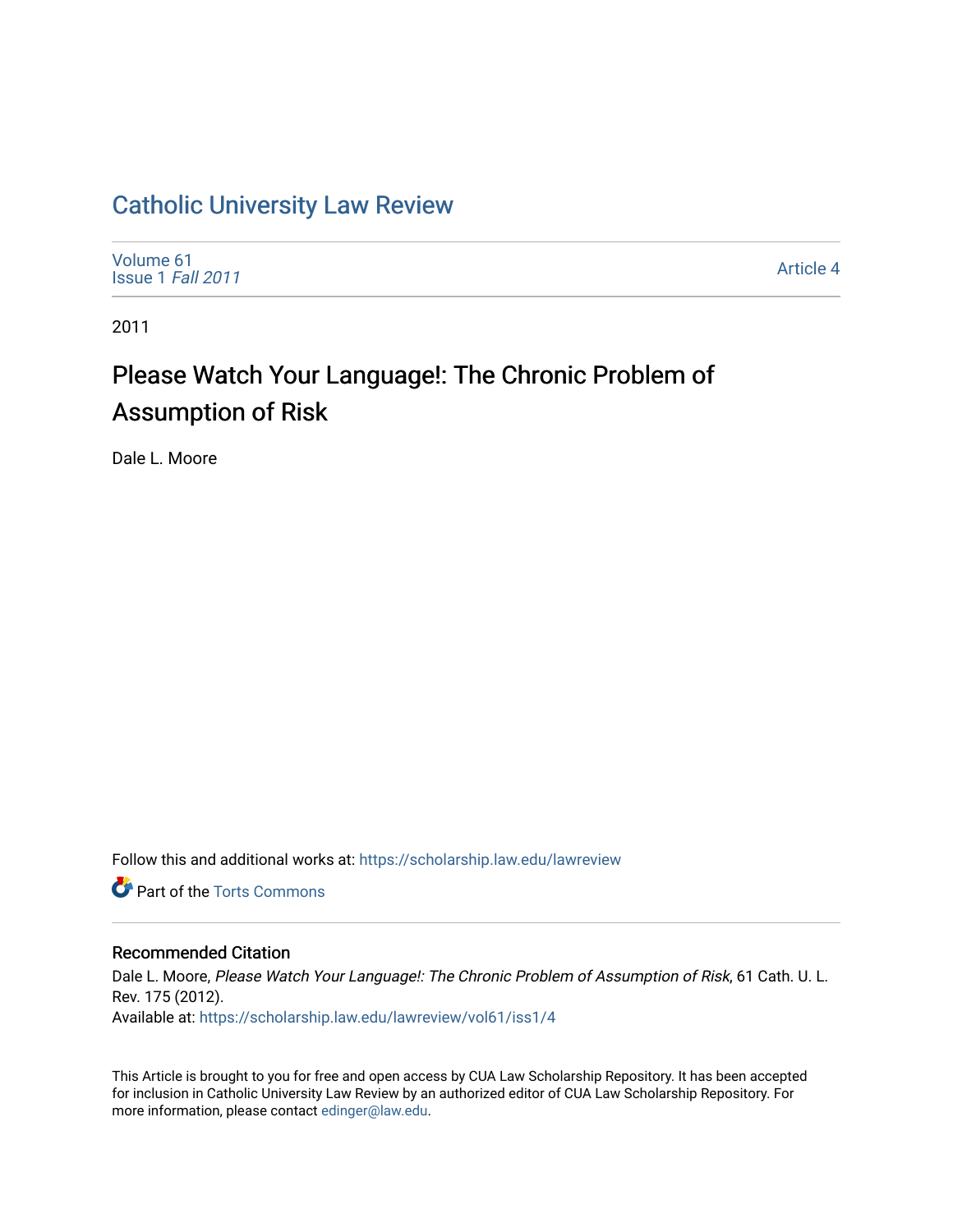# Please Watch Your Language!: The Chronic Problem of Assumption of Risk

# Cover Page Footnote

R.N., Lankenau Hospital School of Nursing; B.A., J.D., University of Pennsylvania. Professor of Law, Albany Law School of Union University.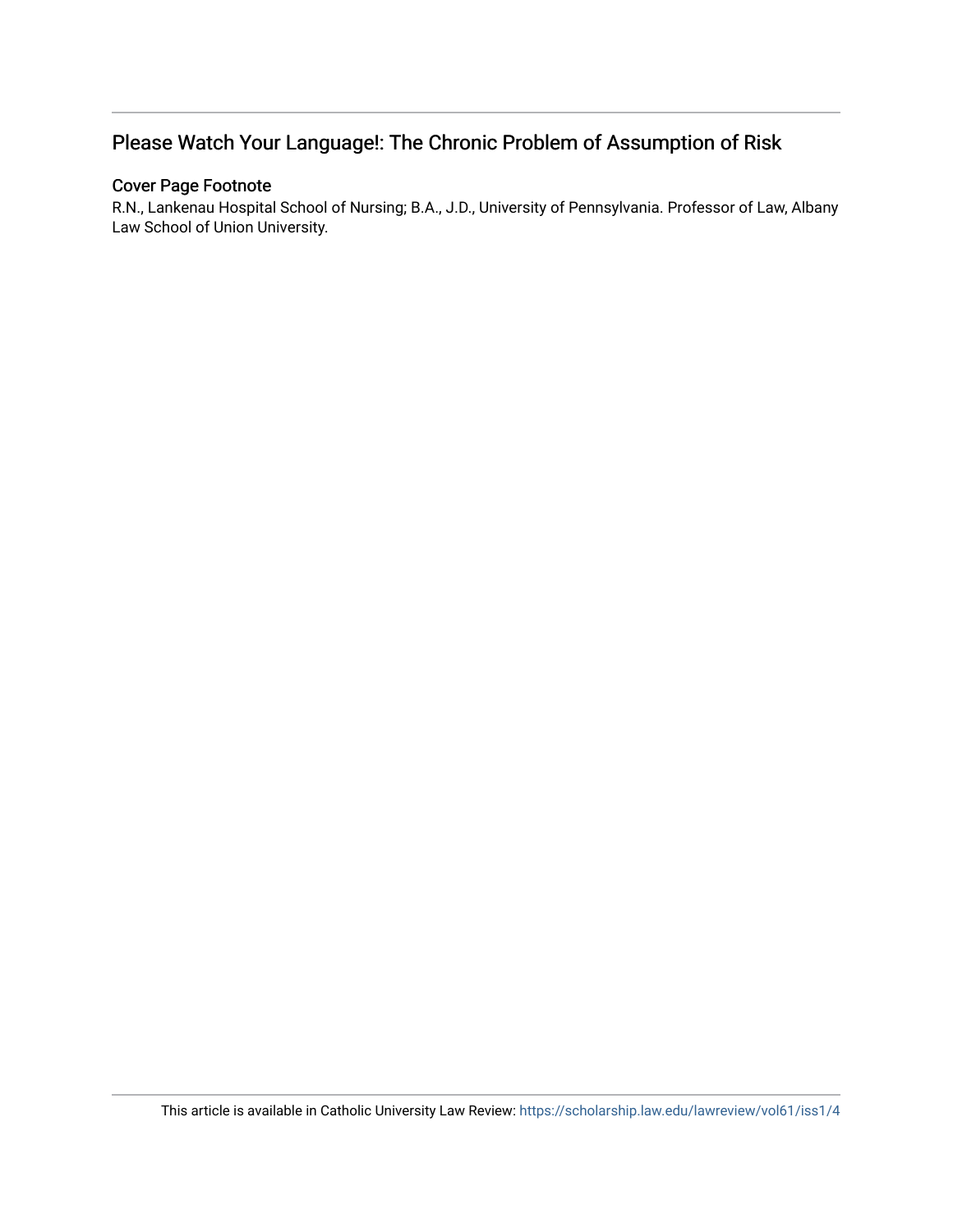# PLEASE WATCH YOUR LANGUAGE!: THE CHRONIC PROBLEM OF ASSUMPTION OF RISK

*Dale L. Moore+* 

| THE TRUTH ABOUT ASSUMPTION OF RISK.<br>. 177                          |  |
|-----------------------------------------------------------------------|--|
| A. Characteristics of the Paradigm Negligence Case and Their          |  |
|                                                                       |  |
| .180                                                                  |  |
| II. THE MISCHIEF: OVERINCLUSIVENESS, MISTREATMENT, AND LACK OF        |  |
| .184<br>$CLARITY$                                                     |  |
| A. The Most Significant Mischief: An Overly Inclusive Definition and  |  |
| Consequent Misapplication of Primary Implied                          |  |
| .184                                                                  |  |
| 1. Primary Implied Assumption of Risk Defined and                     |  |
|                                                                       |  |
| a. Murphy v. Steeplechase Amusement Co.: The Risk of "The             |  |
|                                                                       |  |
| b. Paubel v. Hitz: The Risk of a Feces-Laden Walkway 185              |  |
| c. Gulfway General Hospital v. Pursley: The Risk of an Icy            |  |
|                                                                       |  |
| 2. The Distortion of Primary Implied Assumption of Risk:              |  |
|                                                                       |  |
| B. Characterizing Primary Assumption of Risk as an                    |  |
| 187                                                                   |  |
| C. The Failure to Distinguish Between the Categories of Assumption of |  |
|                                                                       |  |
| III. ELIMINATING THE MISCHIEF: USING THE PLEADINGS AND THE LAW OF     |  |
|                                                                       |  |
|                                                                       |  |
| 1. Primary Assumption of Risk: A Failure of the Prima Facie           |  |
| .191                                                                  |  |
| 2. Secondary Assumption of Risk: An Affirmative Defense 192           |  |
|                                                                       |  |
| Using the Pleadings and the Law of Informed Consent 195<br>C.         |  |
| D. The Noncompliant Patient/Client: A Final, "Textbook" Case197       |  |
|                                                                       |  |

By the early 1960s, many influential judges and commentators had concluded that implied assumption-of-risk tort doctrines had lost their vitality, as the

 <sup>+</sup> R.N., Lankenau Hospital School of Nursing; B.A., J.D., University of Pennsylvania. Professor of Law, Albany Law School of Union University.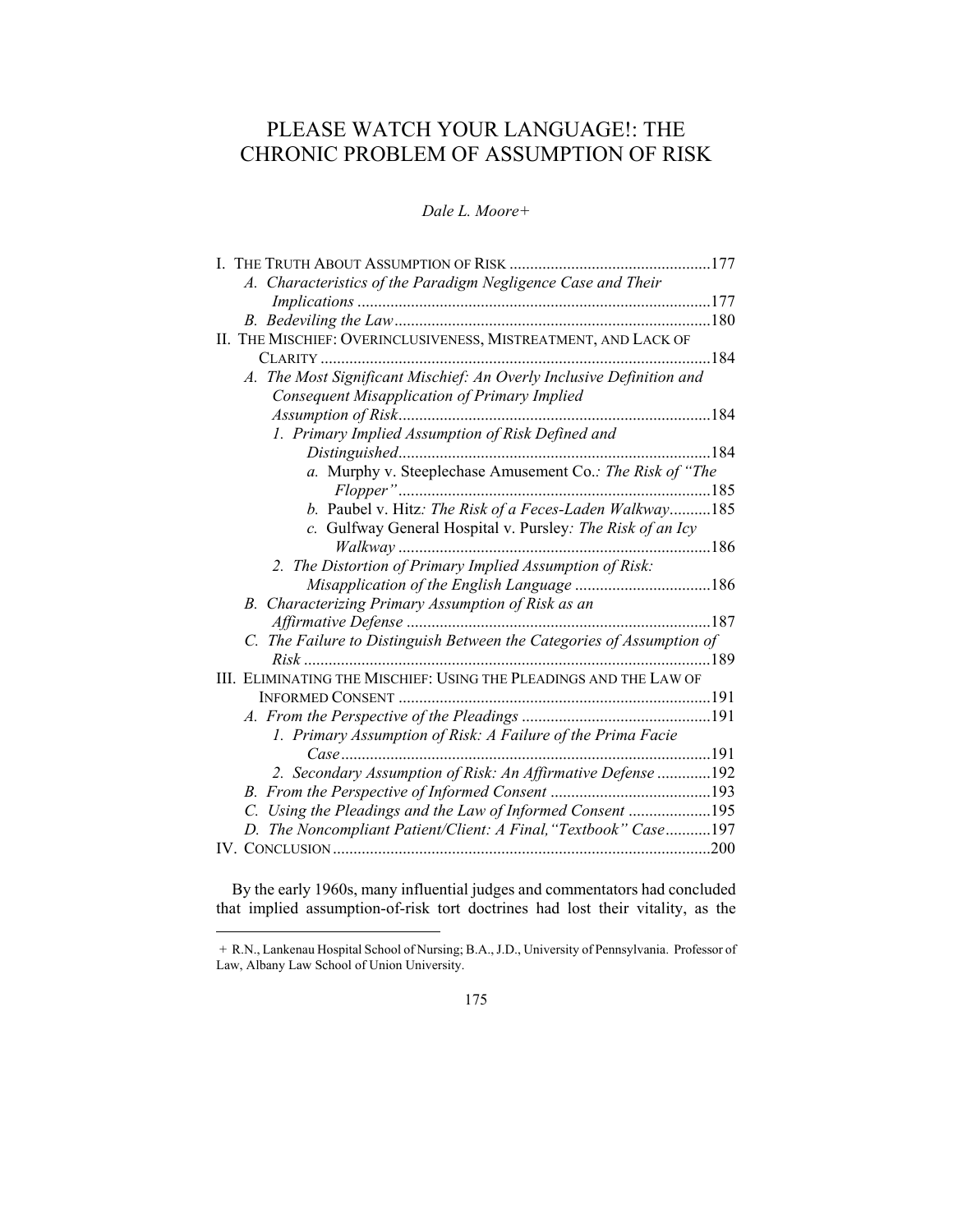components of assumption of risk that were worth preserving could be subsumed by other areas of negligence law.<sup>1</sup> These scholars argued that such a reconfiguration could, and should, occur.<sup>2</sup> In the ensuing decades, court decisions followed the path paved by these pioneers by endorsing the abandonment of implied assumption of risk as a stand-alone doctrine.<sup>3</sup> These opinions persuasively and logically concluded that assumption of risk has no useful place in American tort law.<sup>4</sup>

Despite this strong support, some appellate judges (and, presumably, the lawyers arguing before them) refuse to abandon the assumption-of-risk doctrine; instead, they confirm the continuing relevance of Associate Justice Felix Frankfurter's 1943 observation:

The phrase "assumption of risk" is an excellent illustration of the extent to which uncritical use of words bedevils the law. A phrase begins life as a literary expression; its felicity leads to its lazy repetition; and repetition soon establishes it as a legal formula, undiscriminatingly used to express different and sometimes contrary ideas. . . . Plainly enough only mischief could result . . . .<sup>5</sup>

This Article discusses the mischief caused by the chronic, uncritical use of the phrase "assumption of risk." Part I provides background and context, featuring reminders of the best analyses of assumption of risk. Part II explains the types of mischief that imprecise analysis spawns, such as poorly reasoned cases that leave unhelpful precedent in their wake. Part III uses pleading rules and the doctrine of informed consent to suggest another way of viewing assumption of risk in the

2*. See Parker*, 421 S.W.2d at 592 (explaining that the distinctions between "assumption of risk and contributory negligence are not significant enough to warrant retaining assumption of risk as a separate doctrine"); *Meistrich*, 155 A.2d at 96 (noting that doctrines of primary and secondary assumption of risk lead to confusion); James, *supra* note 1, at 169 (finding that assumption of risk "adds nothing to modern law except confusion" and is based on outdated policy).

 <sup>1</sup>*. See* Parker v. Redden, 421 S.W.2d 586, 592 (Ky. 1967) (abandoning the doctrine of assumption of risk and adopting a "reasonableness of conduct" standard for determining negligence cases); Meistrich v. Casino Arena Attractions, Inc., 155 A.2d 90, 95–96 (N.J. 1959) (defining assumption of risk as a "phase of contributory negligence"); Hartman v. Brigantine, 129 A.2d 876, 880 (N.J. 1957) (concluding that because "assumption of risk . . . adds little to contributory negligence . . . it [should be] subsumed under [that] defense"); Fleming James, Jr., *Assumption of Risk*, 61 YALE L.J. 141, 168–69 (1952) (declaring that the concept of assumption of risk "should be abolished"); John W. Wade, *The Place of Assumption of Risk in the Law of Negligence*, 22 LA. L. REV. 5, 14 (1961) (advocating the eradication of the doctrine of assumption of risk).

<sup>3</sup>*. See* Knight v. Jewett, 834 P.2d 696, 701 (Cal. 1992) (concluding that the doctrine of assumption of risk should merge with the doctrine of contributory negligence); Li v. Yellow Cab Co., 532 P.2d 1226, 1243 (Cal. 1975) (holding assumption of risk as "abolished to the extent that it is merely a variant of . . . contributory negligence"); Blackburn v. Dorta, 348 So. 2d 287, 292 (Fla. 1977) (finding no distinction between assumption of risk and contributory negligence); Perez v. McConkey, 872 S.W.2d 897, 902, 905–06 (Tenn. 1994) (abandoning the doctrine of assumption of risk and focusing on the "reasonableness of a party's conduct").

<sup>4</sup>*. See supra* note 3.

 <sup>5.</sup> Tiller v. Atl. Coast Line R.R. Co., 318 U.S. 54, 68–69 (1943) (Frankfurter, J., concurring).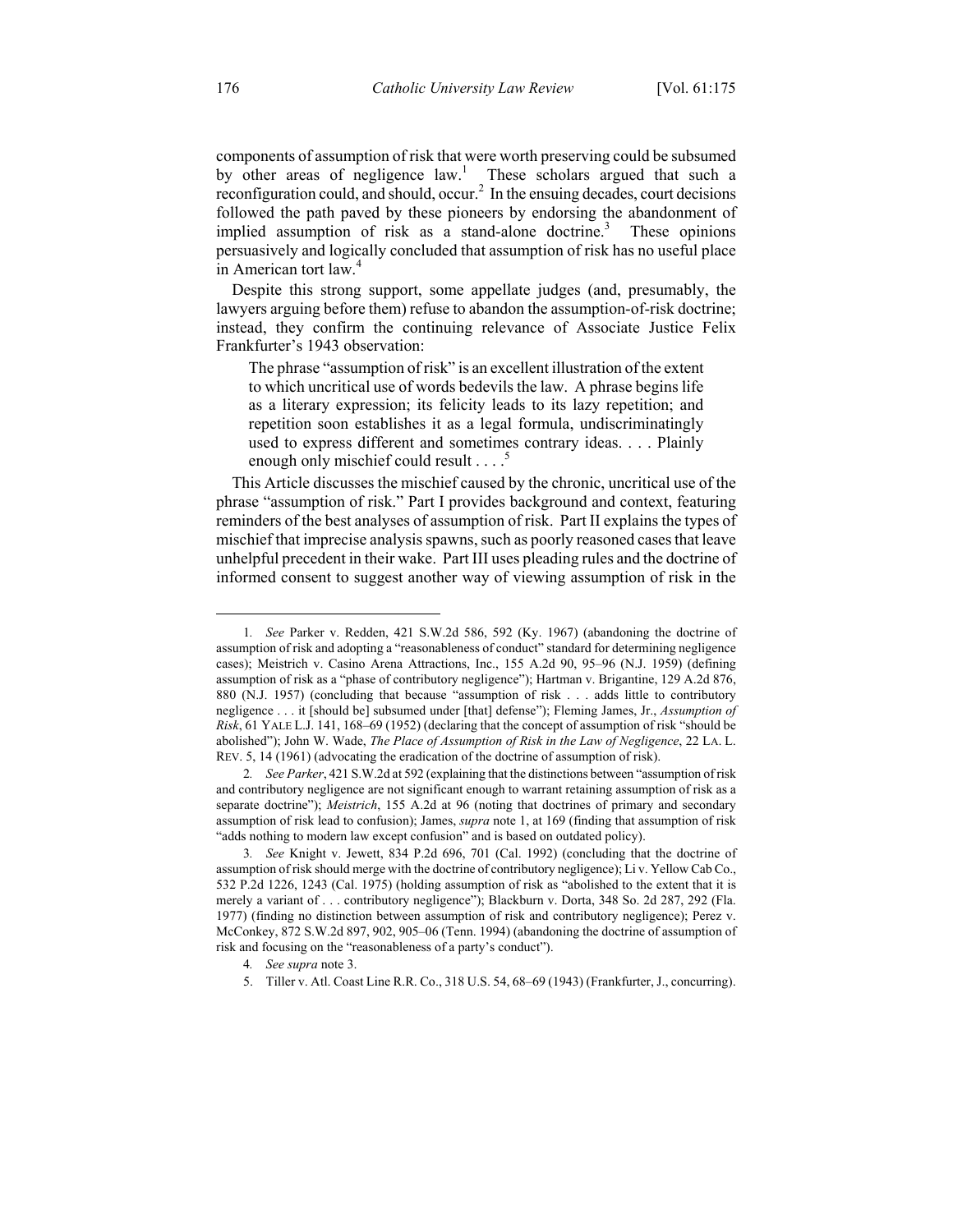1

hope that judges and laywers will better understand and use the assumption-ofrisk doctrine. Although this Article refers to cases involving express assumption of risk, in which the parties' allocations of risks are stated specifically or reduced to writing,<sup>6</sup> this Article principally focuses on cases involving implied assumption of risk, in which the parties' allocations of risk are implicit in their conduct.<sup>7</sup>

### I. THE TRUTH ABOUT ASSUMPTION OF RISK

#### *A. Characteristics of the Paradigm Negligence Case and Their Implications*

To establish a prima facie case for negligence, a plaintiff bears the burdens of pleading, production, and persuasion for each element of negligence: duty, breach of duty, cause in fact, proximate cause, and damages.<sup>8</sup> On the other hand, a defendant bears the burden of establishing an affirmative defense, such as contributory negligence.<sup>9</sup> For many years, proof of a plaintiff's contributory negligence constituted a complete defense to a negligence claim.<sup>10</sup> Between a negligent defendant and a negligent plaintiff, common law favored the defendant.<sup>11</sup> The common law also favored the defendant in cases in which the plaintiff "assumed the risk" that caused an injury.<sup>12</sup>

In negligence cases decided before the adoption of comparative fault, courts applied two distinguishable assumption-of-risk analyses: primary implied assumption of risk and secondary implied assumption of risk. A court applying the primary implied assumption-of-risk analysis found that a given plaintiff's prima facie case failed to establish the element of duty or breach of duty.<sup>13</sup> For example, in a lawsuit brought by a letter carrier who fell on the defendant's "wet, slushy  $\dots$  full of chicken dirt" premises,  $^{14}$  the Supreme Court of Missouri found

 <sup>6.</sup> RESTATEMENT (THIRD) OF TORTS § 2 cmt. a (2000) (noting that express assumption of risk is also referred to as a contractual limitation on liability).

<sup>7</sup>*. Id.* cmt. i (describing implied assumption of risk as "when a plaintiff's conduct demonstrates merely that the plaintiff was aware of the risk and voluntarily confronted it").

 <sup>8.</sup> DAN B. DOBBS, THE LAW OF TORTS 269 (2000); David G. Owen, *The Five Elements of Negligence*, 35 HOFSTRA L. REV. 1671, 1674 (2007).

<sup>9.</sup> JOHN L. DIAMOND, LAWRENCE C. LEVINE & M. STUART MADDEN, UNDERSTANDING TORTS 258 n.1 (2d ed. 2000) ("[D]efendants must affirmatively prove a defense and persuasively establish its application to the facts only after a plaintiff has established a prima facie case . . . ."); DOBBS,*supra* note 8, at 493 ("[T]he defendant has the burden of producing evidence about defenses like contributory fault and likewise the burden of persuading the trier of fact about what the evidence shows." (footnote omitted)).

 <sup>10.</sup> DIAMOND, LEVINE & MADDEN, *supra* note 9, at 258; DOBBS,*supra* note 8, at 494 (noting that contributory negligence "was a complete bar to the claim" (footnote omitted)).

 <sup>11.</sup> DOBBS, *supra* note 8, at 494 (explaining that under the old rule, a plaintiff who was only slightly negligent was completely barred from any recovery, even if the defendant was grossly negligent).

 <sup>12.</sup> DIAMOND, LEVINE & MADDEN, *supra* note 9, at 258; DOBBS, *supra* note 8, at 535.

<sup>13</sup>*. See, e.g.*, Paubel v. Hitz, 96 S.W.2d 369, 373–74 (Mo. 1936).

<sup>14</sup>*. Id.* at 370 (internal quotation marks omitted).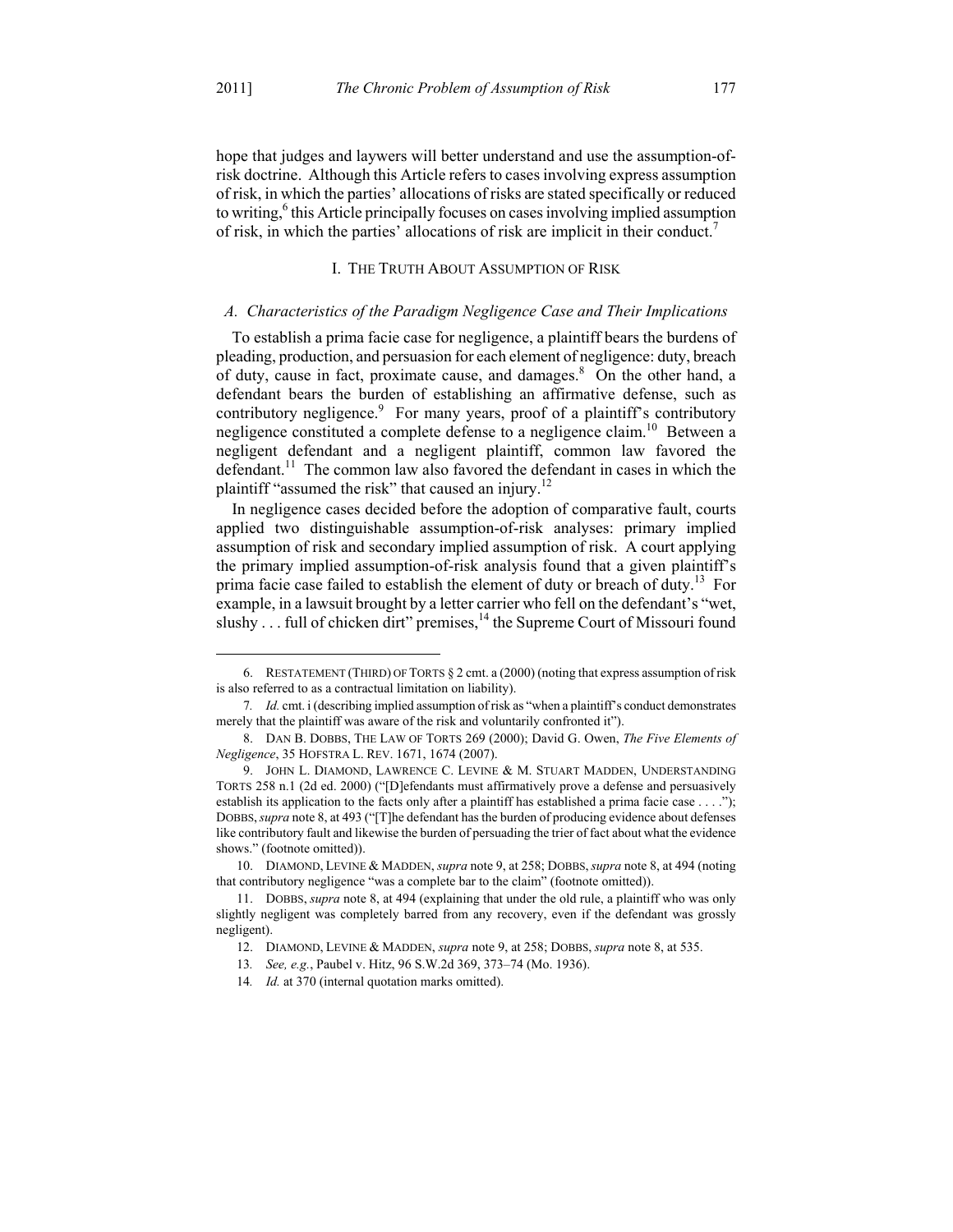that the risk of "passage over the runway was voluntarily incurred . . . [and therefore the] defendant breached no legal obligation owed [to the] plaintiff."<sup>15</sup>

A court applying the analysis of secondary implied assumption of risk explored the nature and quality of the injured party's conduct to determine if it was culpable.<sup>16</sup> For example, in a lawsuit brought against a hotel by a guest injured on an unstable walkway, the Supreme Court of Appeals of West Virginia observed that one who knowingly uses a dangerous path could be "barred from a recovery by contributory negligence, or by voluntary assumption of the risk."<sup>17</sup>

Although both of these analyses precluded a finding of liability during the era in which the doctrines of assumption of risk developed, today—an era in which comparative principles reign<sup>18</sup>—the two forms of assumption of risk must be distinguished, as each can yield different results.<sup>19</sup> Under the comparative approach to negligence, injured parties whose culpable conduct contributed to their injuries are no longer completely barred from obtaining damages from negligent defendants.20 Instead, the damages awarded to them are reduced to account for their own contributions to their injuries. $21$ 

 In modern times, some still believe an injured party's knowing and voluntary conduct, regardless of its reasonableness, should be a "complete affirmative defense to a claim of negligence." *See* John C.P. Goldberg & Benjamin C. Zipursky, *Shielding Duty: How Attending to Assumption of Risk, Attractive Nuisance, and Other "Quaint" Doctrines Can Improve Decisionmaking in Negligence Cases*, 79 S. CAL. L. REV. 349, 349 (2006).

17*. Hunn*, 193 S.E. at 58.

 18. DIAMOND, LEVINE & MADDEN, *supra* note 9, at 263 ("In all but four states, contributory negligence has been replaced by some form of comparative negligence.").

19*. See* Knight v. Jewett, 834 P.2d 696, 700 (Cal. 1992) ("With the adoption of comparative fault, . . . it became essential to differentiate between the distinct categories of cases that traditionally had been lumped together under the rubric of assumption of risk."); *see also infra* Part II.B–C.

20*. Knight*, 834 P.2d at 700*.*

21*. Id.*; *see* DOBBS, *supra* note 8, at 503–06 (explaining that if a defendant is twenty-five percent culpable, then his or her damages will be reduced by twenty-five percent). The New York statute illustrates "pure" comparative fault:

In any action to recover damages for personal injury, injury to property, or wrongful death, the culpable conduct attributable to the claimant or to the decedent, including contributory negligence or assumption of risk, shall not bar recovery, but the amount of damages otherwise recoverable shall be diminished in the proportion which the culpable conduct attributable to the claimant or decedent bears to the culpable conduct which caused the damages.

 <sup>15</sup>*. Id.* at 374.

<sup>16</sup>*. See, e.g.*, N.Y.C.P.L.R. 1411 (McKinney 1997) (describing assumption of risk as "culpable conduct attributable" to the injured party). In pre-comparative-fault parlance, courts used language like "knowing," "voluntary," and "unreasonable," rather than "culpable," to define an injured party's conduct. *See, e.g.*, Hunn v. Windsor Hotel Co., 193 S.E. 57, 58 (W. Va. 1937) (noting an individual who knows that a passageway is dangerous may be barred from payment). Furthermore, secondary assumption of risk comprised two subcategories: "strict" (or "pure") secondary implied assumption of risk and "qualified" (or "unreasonable") secondary implied assumption of risk. Blackburn v. Dorta, 348 So. 2d 287, 290–91 (Fla. 1977). Although these two subcategories encompassed distinct behaviors, the characteristic essential to both was the injured party's *voluntary* encounter with a *known* risk. *Id.* at 291.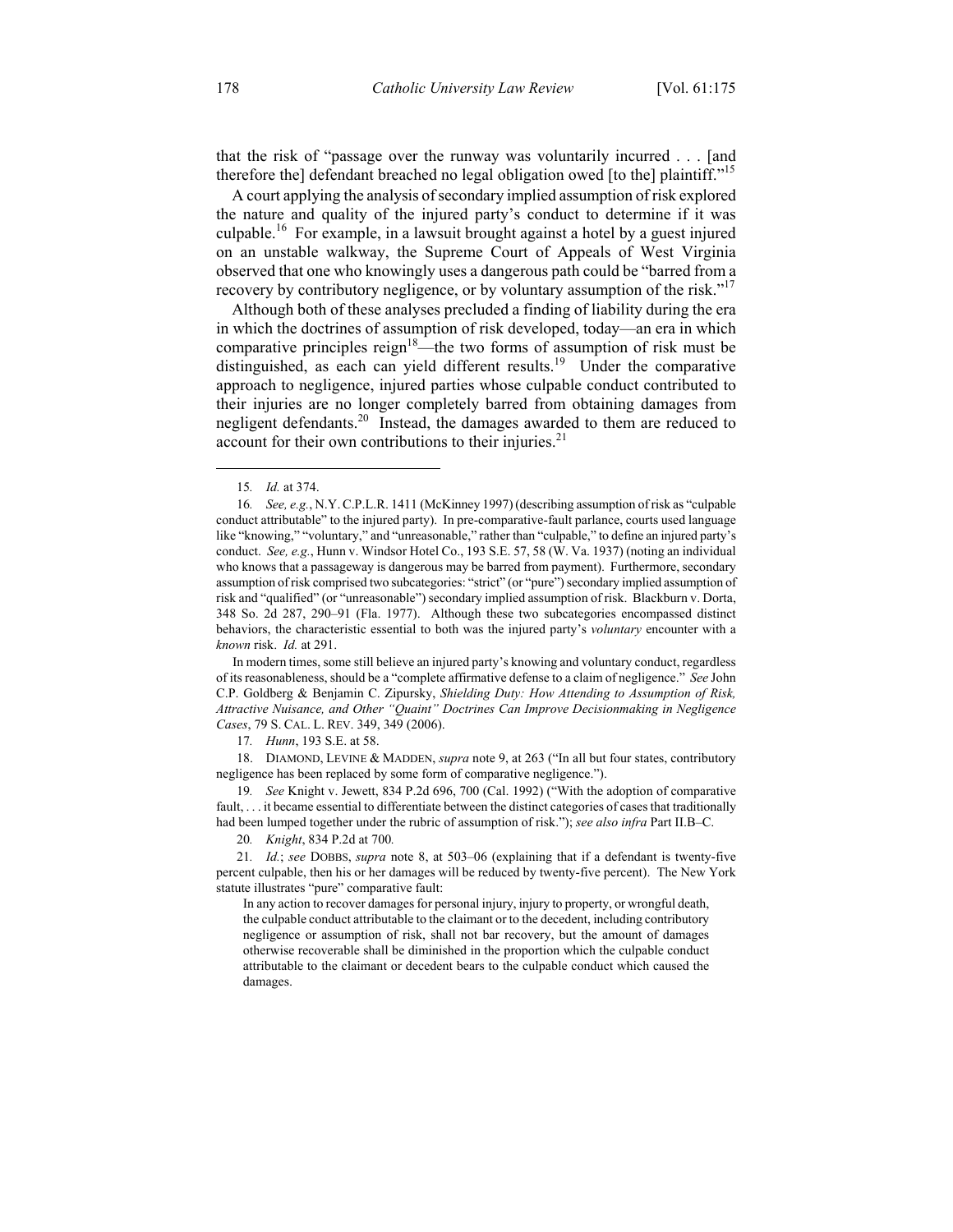Given the latter twentieth-century evolution of comparative fault, the following summary states the sensible, supportable, and analytically sound conclusions concerning implied assumption of risk: (1) primary implied assumption of risk addresses the validity of the plaintiff's prima facie case, specifically the elements of duty or breach; $^{22}$  and (2) secondary implied assumption of risk addresses the quality of the injured party's conduct, specifically its reasonableness or lack thereof.<sup>23</sup>

These conclusions, however, continue to elude significant numbers of judges and lawyers.<sup>24</sup> Thus, the bedevilment and mischievous consequences of which Justice Frankfurter wrote continue despite the curative efforts of some judges and commentators who have thoroughly explained why implied-assumption-of-risk concepts can be subsumed by existing elements of negligence or by the affirmative defense of contributory negligence.<sup>25</sup> Ironically, persistent users of assumption-of-risk terminology often fail to either use the terminology properly or provide principled rationales in support of their deviations.<sup>26</sup> Indeed, many judicial opinions suggest that rather significant confusion exists with respect to the substantive differences among the various components of implied assumption of risk.<sup>27</sup> In the past, this benign analytical confusion produced harmless

#### N.Y. C.P.L.R. 1411.

 $\overline{a}$ 

 22. Perez v. McKonkey, 872 S.W.2d 897, 902 (Tenn. 1904) ("Clearly, primary implied assumption of risk is but another way of stating the conclusion that a plaintiff has failed to establish a prima facie case by failing to establish that a duty exists."); *see also* Knight v. Jewett, 834 P.2d 696, 703–04 (Cal. 1992) ("[I]n primary assumption of risk cases—where the defendant owes no duty to protect the plaintiff from a particular risk of harm—a plaintiff who has suffered such harm is not entitled to recover from the defendant, whether the plaintiff's conduct in undertaking the activity was reasonable *or unreasonable*." (emphasis in original) (internal quotation marks omitted)); Blackburn v. Dorta, 348 So. 2d 287, 290 (Fla. 1977) ("The term primary assumption of risk is simply another means of stating that the defendant was not negligent, either because he owed no duty to the plaintiff in the first instance, or because he did not breach the duty owed."); Meistrich v. Casino Arena Attractions, 155 A.2d 90, 96 (N.J. 1959) (explaining that primary assumption of risk is not a distinct concept of negligence); Turcotte v. Fell, 502 N.E.2d 964, 967–68 (N.Y. 1986) (explaining that the primary assumption-of-risk doctrine relieves the defendant of a duty of care to the plaintiff).

23*. See, e.g.*, *Knight*, 834 P.2d at 704 ("[I]n secondary assumption of risk cases—involving instances in which the defendant has breached the duty of care owed to the plaintiff—the defendant is not entitled to be entirely relieved of liability for an injury proximately caused by such a breach, simply because the plaintiff's conduct in encountering the risk of such an injury was *reasonable* rather than unreasonable." (emphasis in original) (internal quotation marks omitted)); *Blackburn*, 348 So. 2d at 291 (describing implied secondary assumption of risk in terms of the plaintiff's reasonableness); *see also* James, *supra* note 1, at 195 (explaining that "[a] plaintiff's *unreasonable* assumption of risk would constitute contributory negligence on his part" (emphasis in original)).

- 24*. See infra* notes 58–60 and accompanying text.
- 25*. See infra* notes 98–108.

27*. See infra* Part II.

<sup>26</sup>*. See infra* Part II.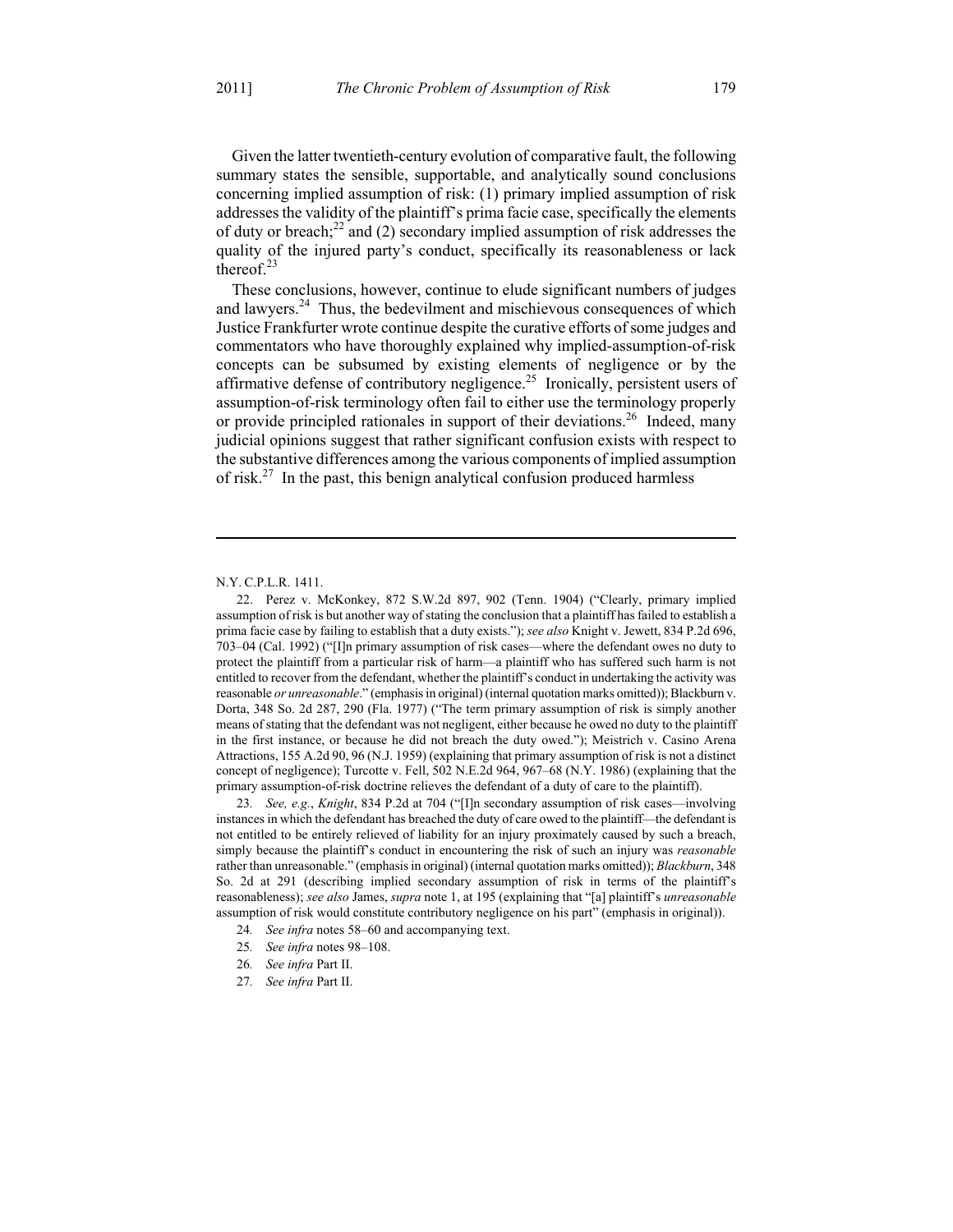error.<sup>28</sup> In the modern era of comparative negligence,<sup>29</sup> however, the same confusion produces both immediate and long-term harmful error.<sup>30</sup>

#### *B. Bedeviling the Law*

Implied assumption of risk has a long history in American tort law.<sup>31</sup> Traditionally, negligence law manifested an all-or-nothing philosophy by finding a definitive winner and loser in each negligence case.<sup>32</sup> Under this approach, a defendant who made a persuasive argument rooted in assumption of risk became the winner.<sup>33</sup> Thus, whether the plaintiff's assumption of risk was of the primary or the secondary type made no difference to the outcome of a lawsuit;  $34$  a plaintiff who "assumed the risk" in any sense simply lost the case.<sup>35</sup>

Accordingly, under this traditional approach, imprecision could safely be tolerated, as courts could apply the same assumption-of-risk language to explain the outcomes of factually different cases. One such factual distinction is the preexisting plaintiff-defendant relationship. Parties who had a relationship—such as an employee-employer relationship—before the injury-causing event occurred had the opportunity to shape some actual, even if implicit, understanding about their respective responsibilities.<sup>36</sup> By contrast, other cases involved parties who were complete strangers, and therefore did not have such an opportunity.<sup>37</sup>

32*. See* DOBBS, *supra* note 8, at 494 (explaining the traditional rule that a plaintiff was barred from relief if he or she committed any degree of negligence).

34*. See* Knight v. Jewett, 834 P.2d 696, 700 (Cal. 1992) ("[T]here often was no need [before the comparative-negligence approach] to distinguish between the different categories of assumption of risk cases, because if a case fell into either category, the plaintiff's recovery was totally barred.").

 <sup>28</sup>*. See infra* notes 31–35 and accompanying text.

 <sup>29.</sup> This Article uses the terms "comparative responsibility," "comparative fault," and "comparative negligence" interchangeably.

<sup>30</sup>*. See, e.g.*, Fagan v. Atnalta, Inc., 376 S.E.2d 204, 205–06 (Ga. Ct. App. 1988) (affirming summary judgment for the defendant based on the plaintiff's assumption of risk when he intervened in a bar fight "without being asked").

<sup>31</sup>*. See* Eric A. Feldman & Alison Stein, *Assuming the Risk: Tort Law, Policy, and Politics on the Slippery Slopes*, 59 DEPAUL L.REV. 259, 267 (2010) (noting that the assumption-of-risk doctrine was first introduced to U.S. courts in 1859).

<sup>33</sup>*. See id.*

<sup>35</sup>*. See* DOBBS, *supra* note 8, at 494.

<sup>36</sup>*. See, e.g.*, Lamson v. Am. Axe & Tool Co., 58 N.E. 585, 585 (Mass. 1900) (denying the plaintiff-employee relief for his injuries because he continued to work despite his knowledge of the dangerous condition and the defendant-employer's failure to fix it); Farwell v. Bos. & Worcester R.R. Corp., 42 Mass. (1 Met.) 49, 57 (1842) ("The general rule, resulting from considerations as well of justice as of policy, is, that he who engages in the employment of another for the performance of specified duties and services, for compensation, takes upon himself the natural and ordinary risks and perils incident to the performance of such services . . . .").

<sup>37</sup>*. See, e.g.*, Murphy v. Steeplechase Amusement Co., 166 N.E. 173, 174 (N.Y. 1929) (denying recovery to a plaintiff who was injured while on an amusement-park ride); Gulfway Gen. Hosp. v. Pursley, 397 S.W.2d 93 (Tex. Ct. App. 1965) (denying the plaintiff relief after she slipped and fell on ice outside a hospital's emergency-room entrance).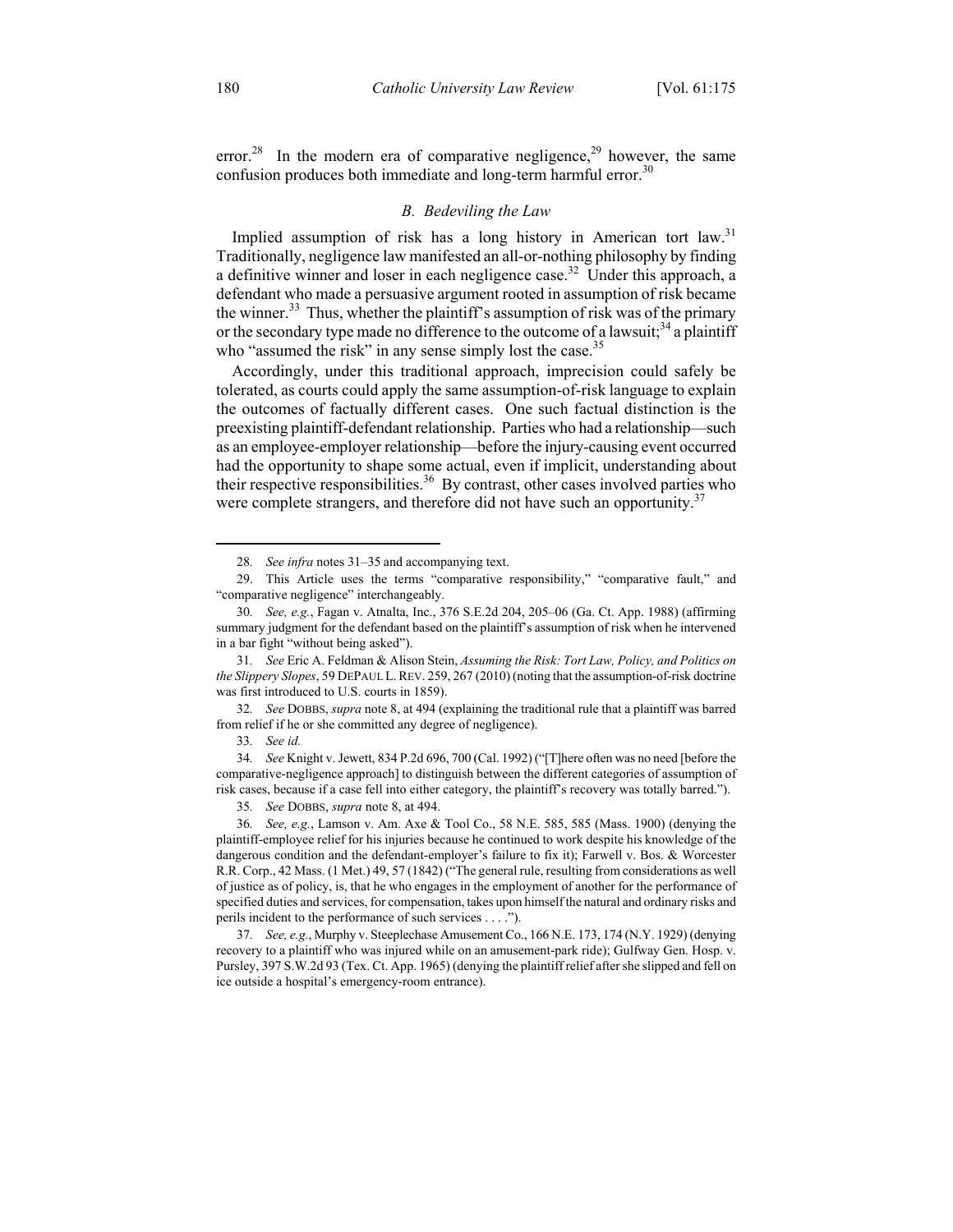Also likely responsible for the indiscriminate use of assumption-of-risk terminology was the irrelevance of a primary or secondary label to the outcome of a case. During its early development, case law exhibited at least three discrete sets of circumstances that fell under the umbrella of assumption of risk: (1) negligence by neither the defendant nor the plaintiff; (2) negligence by both the defendant and the plaintiff; and (3) negligence by either the defendant or the plaintiff. Judges could appropriately use the assumption-of-risk label to characterize a case involving any of these fault configurations despite their underlying differences.

In modern times, however, the luxury of early nineteenth- and twentiethcentury imprecision is no longer affordable. In this era of comparative fault, it is critical that courts distinguish between the failure of a plaintiff's prima facie case (primary implied assumption of risk), resulting in a defendant's victory, and a successful affirmative defense based on the plaintiff's culpable conduct (secondary implied assumption of risk), resulting in a reduction of the damages imposed on the defendant.<sup>38</sup>

In this modern comparative-fault era, some commentators favor including an additional variant<sup>39</sup> that would treat an injured party's knowing and voluntary conduct as a "complete affirmative defense to a claim of negligence."<sup>40</sup> Such a "genuine" assumption of risk would be akin to the concept of consent.<sup>41</sup> Proponents of this variant argue that the concept is appropriate for cases in which a defendant proves "that a particular plaintiff did in fact knowingly and voluntarily undertake to confront a specific, identifiable risk (or set of risks) that stands out from background risks, and that was later realized in the form of an injury to the plaintiff."<sup>42</sup> The reasonableness (or lack thereof) of the injured party's behavior in confronting the "specific, identifiable risk" would be irrelevant.<sup>43</sup>

Pursuing the creation of another variant of implied assumption of risk is fraught with difficulties. On a basic level, the language of implied assumption of risk is already distorted by qualifiers and reservations that fail to distinguish among its current categories.<sup>44</sup> Another and more fundamental difficulty lies in the

 <sup>38</sup>*. See supra* note 19 and accompanying text.

 <sup>39.</sup> Goldberg & Zipursky, *supra* note 16, at 348–50.

<sup>40</sup>*. Id.* at 349.

<sup>41</sup>*. Id.* at 344, 349.

<sup>42</sup>*. Id.* at 344. *But see* Gregory S. Sergienko, *Assumption of Risk as a Defense to Negligence*, 34 W. ST. U. L. REV. 1, 22 (2006) (noting that "*some* requirement that goes beyond merely knowing and voluntary conduct is necessary, or the doctrines of assumption of risk will bar recovery to those who are aware of the hazard-creating conduct of others . . . .").

 <sup>43.</sup> Goldberg & Zipursky, *supra* note 16, at 344.

<sup>44</sup>*. See* Tiller v. Atl. Coast Line R.R. Co., 318 U.S. 54, 68–69 (1943) (Frankfurter, J., concurring) (describing the "different and sometimes contradictory ideas" that the phrase "assumption of risk" has been "undiscriminatingly used to express"); Blackburn v. Dorta, 348 So. 2d 287, 290 (Fla. 1977) (describing the doctrine of assumption of risk as a "potpourri of labels, concepts,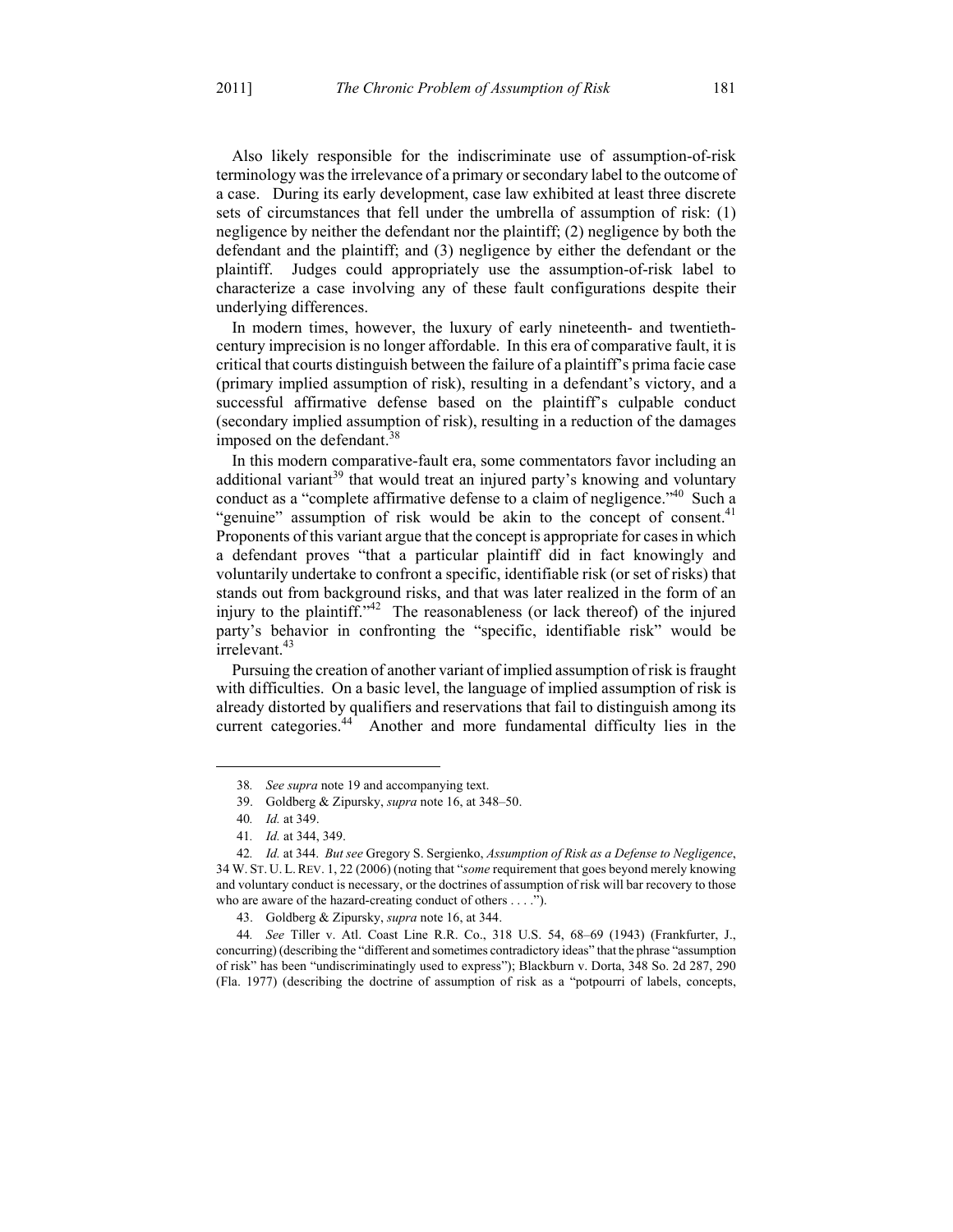inconsistency between the defense of a "genuine" assumption of risk, as described by its proponents, and other aspects of modern negligence law.<sup>45</sup> Such a defense would restore the vitality of the "patent danger rule," which exonerates the creator of a dangerous condition so long as the danger is sufficiently obvious to give warning.<sup>46</sup> The exoneration is effective even if the danger can be eliminated or reduced without significantly burdening the defendant. $^{47}$ 

In addition, the defense of a genuine assumption of risk would defy the "danger invites rescue" doctrine by preventing an injured rescuer's recovery of damages from a party who negligently placed another in a position of peril.<sup>48</sup> Recognizing this defense as a complete bar to recovery would revive the concept that a reasonably acting injured party could not recover damages from a negligent defendant simply because his or her reasonable conduct was knowing and voluntary.<sup>49</sup> Finally, although some courts have recognized the defense of a genuine assumption of risk, they have not defined its scope or explained its rationale; instead, the courts seem to rely on an "I know it when I see it" approach in their reasoning. $50$ 

46*. See* DAVID G. OWEN, PRODUCTS LIABILITY LAW § 10.2, at 623–24 (2005) (discussing the rise of the patent-danger rule, with particular emphasis on *Campo v. Scofield*, 95 N.E.2d 802 (N.Y. 1950), *overruled by* Micallef v. Miehle Co., 348 N.E.2d 571, 576–77 (N.Y. 1976), and the subsequent fall of the rule in cases other than those involving alleged failures to warn). In *Campo*, the New York Court of Appeals dismissed a case against a machine manufacturer based on the plaintiff's failure to prove a latent defect in a machine that "so badly injured [his hands] that they required amputation." *Id.* § 10.2, at 623; *see also Campo*, 95 N.E.2d at 804. The Court of Appeals of New York later adopted a more liberal approach to the patent-danger rule taken in other jurisdictions and stated "*Campo* suffers from its rigidity in precluding recovery whenever it is demonstrated that the defect was patent. Its unwavering view produces harsh results . . . . Apace with advanced technology, a relaxation of the *Campo* stringency is advisable." *Micallef*, 348 N.E.2d at 576–77.

47*. See* OWEN, *supra* note 46, § 10.2, at 623.

48*. See* Wagner v. Int'l Ry. Co., 133 N.E. 437, 437–38 (N.Y. 1921) (noting that a defendant is liable to an injured child as well as "the parent who plunges to its aid"). *But see* Eckert v. Long Island R.R. Co., 43 N.Y. 502, 506–08 (N.Y. 1871) (Allen, J., dissenting) (arguing that a man injured while acting gratuitously to rescue a child must "take the consequences of his act").

49*. Blackburn v. Dorta* provides a compelling hypothetical example of knowing and voluntary conduct that could be either reasonable or unreasonable. In this example, a man arrives at his apartment building to discover that his landlord's negligent actions had set the building on fire. 348 So. 2d at 291. Aware of the risk involved, the man rushes into the burning building to retrieve his child. *Id.* The man acts knowingly and voluntarily, but also reasonably given the objective of his risky behavior. *Id.* Had the object of his rescue been his favorite fedora, however, his conduct would have been not only knowing and voluntary, but also "clearly . . . unreasonable." *Id.* The application of the genuine assumption of risk defense treats both situations the same, resulting in an unattractive lack of uniformity in tort law. *Id.*

50*. See* Jacobellis v. Ohio, 378 U.S. 184, 197 (1964) (Stewart, J., concurring) (declining to define obscenity, but asserting "I know it when I see it").

 $\overline{a}$ 

definitions, thoughts, and doctrines"); Meistrich v. Casino Arena Attractions, 155 A.2d 90, 93 (N.J. 1959) ("Assumption of risk is a term of several meanings.").

 <sup>45.</sup> For a discussion of modern negligence cases see *infra* Part II.B–C.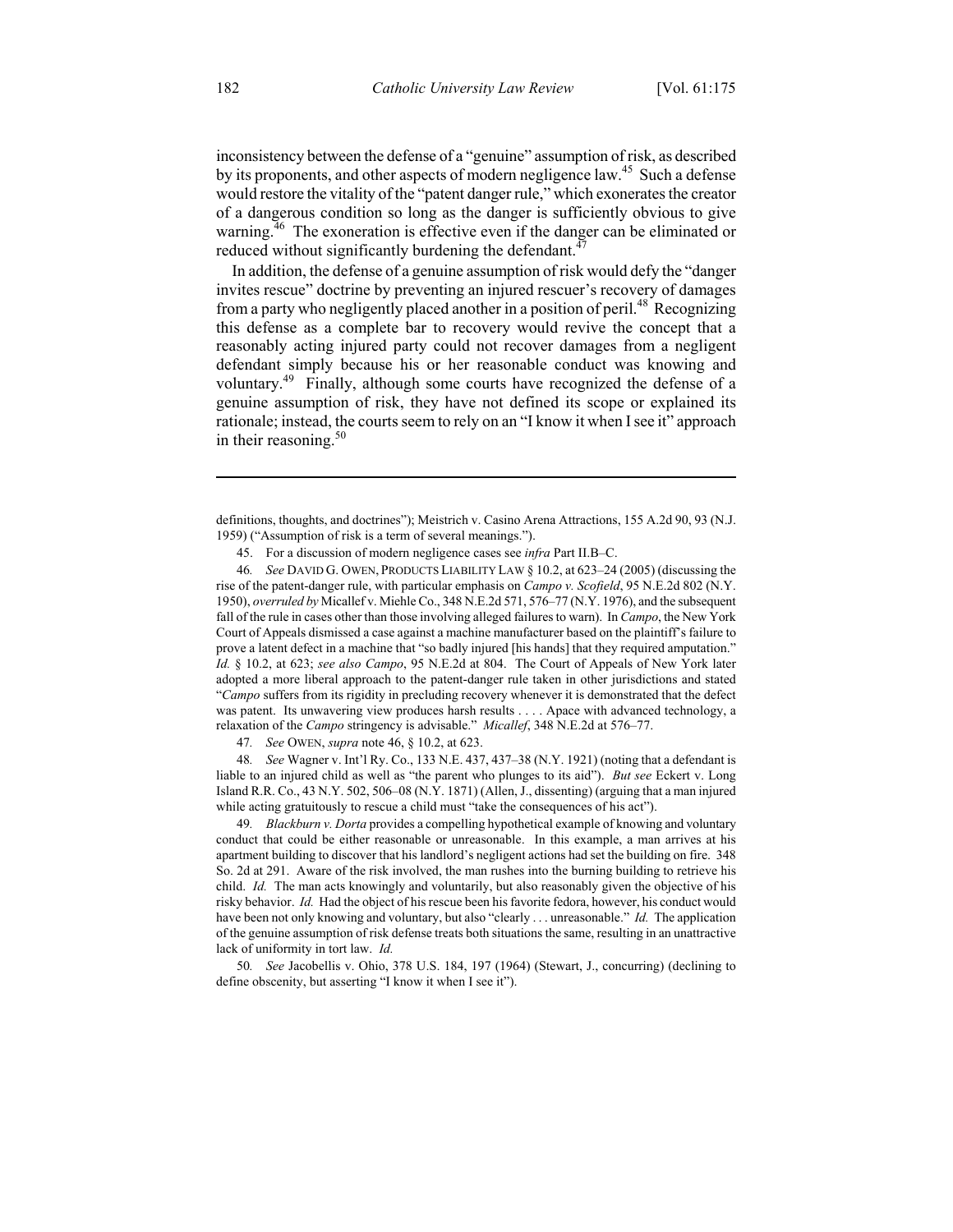Therefore, as articulated in sound judicial opinions<sup>51</sup> and in the well-reasoned analyses of influential commentators,  $52$  primary implied assumption of risk relates to the adequacy of a plaintiff's prima facie case, specifically the duty and breach elements;<sup>53</sup> secondary implied assumption of risk deals with the reasonableness of an injured party's conduct.<sup>54</sup> Accordingly, primary assumption of risk survives as a complete defense to liability despite the adoption of comparative fault.<sup>55</sup> This survival does not depend on some special or mysterious status, however. Rather, primary assumption of risk is a complete defense because it precludes a finding of *any* liability, just as a plaintiff's failure to establish causation precludes a finding of liability in virtually all negligence cases.<sup>56</sup> By contrast, secondary assumption of risk's essential equivalence to contributory negligence has caused it to lose its status as a complete defense to liability in the era of comparative fault.<sup>57</sup>

The unfortunate instinct that the term "assumption of risk" engenders is to leap immediately to a judgment about the injured party's thoughts or conduct without first considering whether the defendant breached a duty of care or acted reasonably. A more orderly analysis, which is essential for achieving consistent results when comparative fault applies, distinguishes between a fatal flaw in the plaintiff's prima facie case and an affirmative defense based on the injured party's culpable conduct. The discussions in post-comparative-fault cases, however, have revealed the unfortunate fact that some courts persist in using the

- 53*. See supra* note 22 and accompanying text.
- 54*. See supra* note 23 and accompanying text.

57*. See Knight*, 834 P.2d at 704–05; Perez v. McConkey, 872 S.W.2d 897, 900 (Tenn. 1994).

 <sup>51</sup>*. See supra* notes 1, 3.

<sup>52</sup>*. See, e.g.*, DOBBS, *supra* note 8, at 539 ("The reasons for barring the plaintiff entirely can now be divorced from the old law and terminology of assumed risk and can be stated as cases of no duty or no negligence. The cases themselves, however, remain."); MARSHALL S. SHAPO, PRINCIPLES OF TORT LAW 212 (3d ed. 2010) ("Under the approach advocated here, the first question the court should ask is whether the defendant fell below the standard of care the law prescribes for the activity at issue. Only if the answer to that question is yes, for if the defendant was not negligent the action will proceed no further, the court will ask whether the plaintiff fell below the standard prescribed for the plaintiff's activity. Ordinarily, if she did not, she will win outright. If she did, then her action will be barred or her recovery will be reduced under comparative negligence." (footnote omitted)); James, *supra* note 1, at 185–88 ("The [implied assumption of risk] doctrine . . . is simply a confusing way of stating certain no-duty rules or, where there has been a breach of duty toward the plaintiff, simply one kind of contributory negligence.").

 <sup>55.</sup> Turcotte v. Fell, 502 N.E.2d 964, 968 (N.Y. 1986); *see also* Knight v. Jewett, 834 P.2d 696, 703 (Cal. 1992) (acknowledging that the primary assumption of risk doctrine "continues to operate as a complete bar to the plaintiff's recovery"); DOBBS, *supra* note 8, at 539.

<sup>56</sup>*. See* DOBBS, *supra* note 8, at 539. The exceptions involve judicial reallocation or modification of the cause-in-fact burden in special situations. *See, e.g.*, Sindell v. Abbott Labs., 607 P.2d 924, 936–37 (Cal. 1980) (holding all of the defendant-drug manufacturers liable for the plaintiff's injuries under a market-share liability analysis, despite the plaintiff's inability to identify exactly which manufacturer produced the injury-causing drug); Summers v. Tice, 199 P.2d 1, 4 (Cal. 1948) (shifting the burden of proof to the co-defendants when both were negligent, but only one caused the injury, and the plaintiff was unable to indentify which of the two was responsible).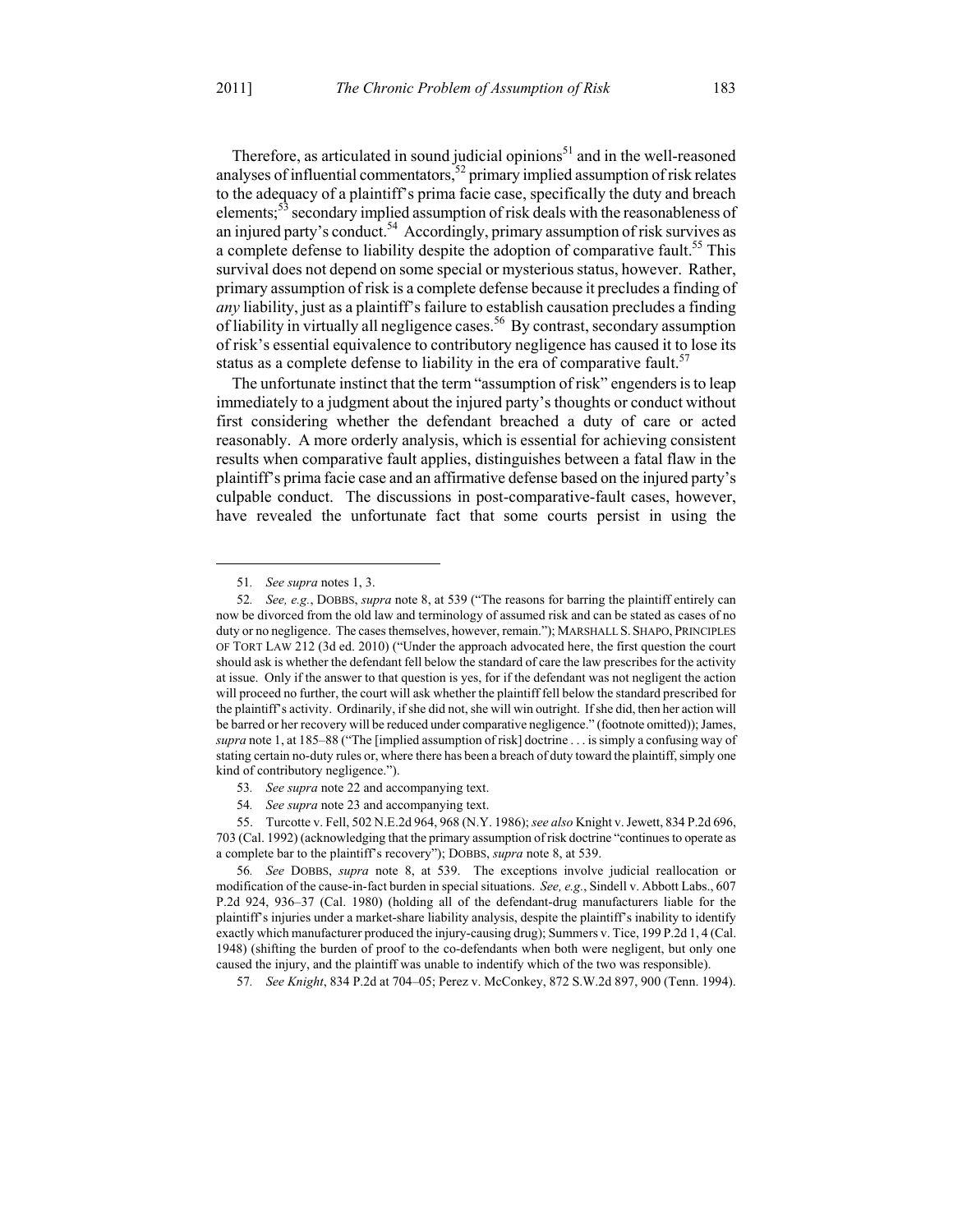terminology of assumption of risk imprecisely.<sup>58</sup> This practice creates the potential for the "mischief" that Justice Frankfurter so aptly predicted.<sup>59</sup>

#### II. THE MISCHIEF: OVERINCLUSIVENESS, MISTREATMENT, AND LACK OF **CLARITY**

Imprecise analyses of assumption of risk in judicial opinions cause at least three kinds of mischief: (1) overly inclusive definitions of primary implied assumption of risk, which result in the misapplication of that doctrine; (2) treatment of primary implied assumption of risk as an affirmative defense, rather than a failure of the prima facie case; and (3) conclusory references to an unspecified "assumption of risk" as significant or even decisive. Moreover, careless language pervades these opinions, revealing either ignorance of or indifference to the analytical nuances particularly important in cases that set precedent for trial courts.<sup>60</sup>

### *A. The Most Significant Mischief: An Overly Inclusive Definition and Consequent Misapplication of Primary Implied Assumption of Risk*

#### *1. Primary Implied Assumption of Risk Defined and Distinguished*

Primary assumption of risk is appropriately invoked when an activity's inherent risk manifests itself.<sup>61</sup> For example, a football player who was tackled and injured experienced a risk inherent in playing football. A figure skater who fell and broke her leg while performing a challenging maneuver experienced a risk inherent in ice skating.<sup>62</sup> Such risks are neither created nor exacerbated by negligence; they simply exist. As a result, neither the football player nor the skater would be able to establish a prima facie case of negligence. Their situations are classic examples of primary implied assumption of risk and mirror the plaintiffs' experiences in the paradigm pre-comparative-fault cases, *Murphy v.* 

 <sup>58</sup>*. See* Sy v. Kopet, 795 N.Y.S.2d 75, 75 (N.Y. App. Div. 2005); Morgan v. State, 685 N.E.2d 202, 207 (N.Y. App. Div. 1997).

 <sup>59.</sup> Tiller v. Atl. Coastline R.R. Co., 318 U.S. 54, 69 (1943) (Frankfurter, J., concurring).

<sup>60</sup>*. See, e.g.*, Pelzer v. Transel Elevator & Elec., Inc., 839 N.Y.S.2d 84, 86 (N.Y. App. Div. 2007) ("Extensive and unrestricted application of the doctrine of primary assumption of the risk to tort cases generally represents a throwback to the former doctrine of contributory negligence, wherein a plaintiff's own negligence barred recovery from the defendant."); *Sy*, 795 N.Y.S.2d at 76 (stating that the primary assumption of risk doctrine precludes plaintiff's recovery when the evidence exhibited the plaintiff's negligence while climbing through a window, not the absence of a duty to the plaintiff).

<sup>61</sup>*. See* DOBBS, *supra* note 8, at 540 (discussing a defendant's lack of duty when a plaintiff consents to risky activities).

 <sup>62.</sup> Numerous other activities, such as skiing, horseback riding, and walking in a busy street, carry inherent risks. For a recent and comprehensive discussion of the plethora of cases brought by injured skiers, see Feldman & Stein, *supra* note 31, at 271–77.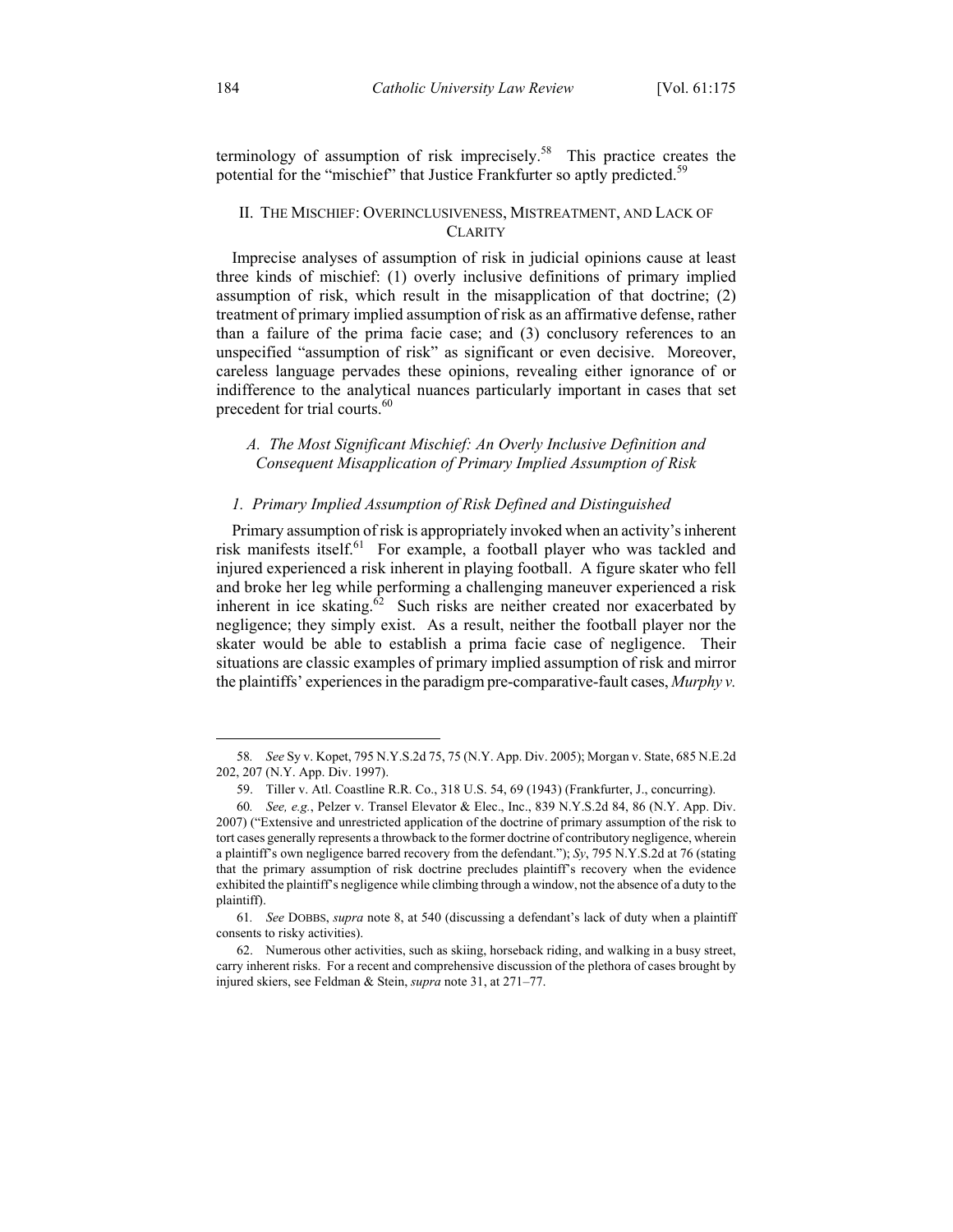Steeplechase Amusement Co.,<sup>63</sup> Paubel v. Hitz,<sup>64</sup> and *Gulfway General Hospital v. Pursley.*65

*a.* Murphy v. Steeplechase Amusement Co*.: The Risk of "The Flopper"* 

James Murphy fractured his kneecap on a Coney Island attraction called "The Flopper," a name that bespoke the challenge it presented to riders.<sup>66</sup> The Flopper apparently had been functioning normally, with its riders "tumbling about the belt to the merriment of onlookers." $67$  The mechanism had been "transmitt[ing] smoothly," with no evidence of electric surges or interruptions.<sup>68</sup> Based on these facts, then-Chief Judge Benjamin Cardozo explained that the operator of the ride did not breach the duty of care owed to Murphy.<sup>69</sup> The court's lack of reliance on, or indeed any reference to, the reasonableness of Murphy's conduct indicates a reliance on primary, rather than secondary, assumption of risk.<sup>70</sup> As the flopping that Murphy experienced was the very point of the ride, Murphy's decision to participate would have been unreasonable only if *all* riders' decisions were unreasonable.<sup>71</sup> Moreover, the defendant would have been subject to liability only if the attraction was so dangerous that merely making it available to patrons was unreasonable. $^{72}$ 

#### *b.* Paubel v. Hitz*: The Risk of a Feces-Laden Walkway*

Edward Paubel, a letter carrier, slipped and fell on chicken manure while delivering mail to a patron on his route.<sup>73</sup> The court found that the sufficiently

1

68*. Id.* The court found evidence

that power was transmitted smoothly, and could not be transmitted otherwise. If the movement was spasmodic, it was an unexplained and, it seems, an inexplicable departure from the normal workings of the mechanism. An aberration so extraordinary, if it is to lay the basis for a verdict, should rest on something firmer than a mere descriptive epithet, a summary of the sensations of a tense and crowded moment.

*Id.* (citations omitted).

69*. Id.*

70*. Id.* at 173–75. Before *Murphy*, New York courts allowed recovery for those who knowingly, voluntarily, and *reasonably* exposed themselves to the risks created by another's negligence. *See, e.g.*, Wagner v. Int'l Ry. Co., 133 N.E. 437, 437–38 (N.Y. 1921) (granting a new trial to determine if the injured plaintiff acted with "reason fitted and proportioned to the time and the event"); Eckert v. The Long Island R.R. Co., 43 N.Y. 502, 505–06 (1871).

71*. Murphy*, 166 N.E. at 174.

72*. See id.* ("A different case would be here if the dangers inherent . . . were obscure."). For a more critical view of Judge Cardozo's opinion, see generally Kenneth W. Simons, Murphy v. Steeplechase Amusement Co.*: While the Timorous Stay at Home, the Adventurous Ride the Flopper*, *in* TORTS STORIES 179 (Robert L. Rabin & Stephen D. Sugarman eds., 2003).

73. Paubel v. Hitz, 96 S.W.2d 369, 370 (Mo. 1936).

 <sup>63. 166</sup> N.E. 173 (N.Y. 1929).

 <sup>64. 96</sup> S.W.2d 369 (Mo. 1936).

 <sup>65. 397</sup> S.W.2d 93 (Tex. App. 1965).

<sup>66</sup>*. Murphy*, 166 N.E. at 173–74.

<sup>67</sup>*. Id.* at 174.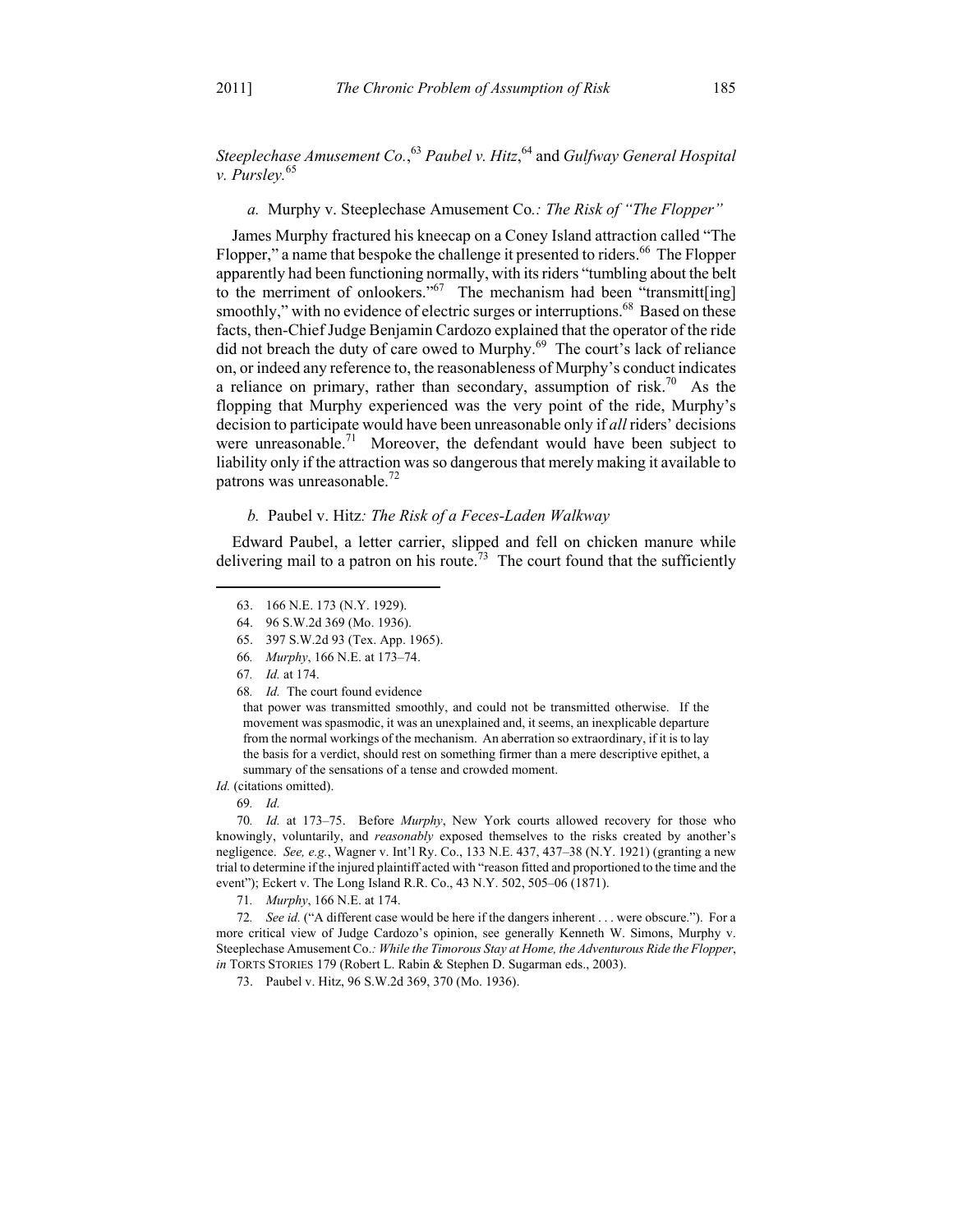apparent chicken manure on the walkway "was not only obviously but actually known and appreciated by the plaintiff."<sup>74</sup> Accordingly, Paubel could not establish the element of breach.<sup>75</sup> Paubel's testimony did not provide a basis for the defense of secondary implied assumption of risk because he spoke in detail about the care he took while walking down the pathway.<sup>76</sup> That statement about walking carefully also displayed his subjective awareness of the risk presented by walking on the chicken manure.<sup>77</sup>

#### *c.* Gulfway General Hospital v. Pursley*: The Risk of an Icy Walkway*

Similarly, after Mrs. Pursley noticed that ice had accumulated on the defendant-hospital's emergency entrance walkway, she nonetheless began to walk along it and fell.<sup>78</sup> Here again, the court found that the danger gave warning of itself, preventing Mrs. Pursley from establishing a prima facie case of negligence against the hospital.<sup>79</sup> Like James Murphy and Edward Paubel, Mrs. Pursley did not act unreasonably; she merely tried to obtain medical treatment for her severed fingertip.<sup>80</sup>

### *2. The Distortion of Primary Implied Assumption of Risk: Misapplication of the English Language*

Regrettable misstatements about primary assumption of risk appear in cases with precedential value, in which they distort negligence law and create the potential for irrational decisions.<sup>81</sup>

The origins of these problematic statements are ambiguous, and only a few are readily identifiable. For example, although purporting to apply precedent from

79*. Id.* at 93–94.

 <sup>74</sup>*. Id.* at 373–74.

<sup>75</sup>*. Id.* at 374.

<sup>76</sup>*. Id.* at 370–73.

<sup>77</sup>*. Id.* at 370. Paubel explained that he had been "wearing a pair of Dr. Sawyer's high shoes, practically new, with rubber heels." *Id.*

 <sup>78.</sup> Gulfway Gen. Hosp. v. Pursley, 397 S.W.2d 93, 93 (Tex. App. 1965). Pursley testified that "the porch was open, and it was light there, where you could see the ice." *Id.* (internal quotation marks omitted).

<sup>80</sup>*. Id.* at 93.

<sup>81</sup>*. See, e.g.*, Trupia v. Lake George Cent. Sch. Dist., 875 N.Y.S.2d 298, 300 (N.Y. App. Div. 2009), *aff'd*, 927 N.E.2d 547 (N.Y. 2010) ("'Extensive and unrestricted application of the doctrine of primary assumption of the risk to tort cases generally represents a throwback to the former doctrine of contributory negligence, wherein a plaintiff's own negligence barred recovery from the defendant.'" (quoting Pelzer v. Transel Elevator & Electric, Inc., 839 N.Y.S.2d 84, 86 (N.Y. App. Div. 2007))); Cotty v. Town of Southampton, 880 N.Y.S.2d 656, 660 (N.Y. App. Div. 2009) (expressing concern about absolving from liability those who "negligently creat[e] risks that might be considered inherent in such leisure activities"); *see also* Shin v. Ahn, 165 P.3d 581, 582 (Cal. 2007) ("*[C]areless* conduct by coparticipants is an *inherent risk* in many sports, and . . . holding participants liable for resulting injuries would discourage vigorous competition." (emphasis added)); Kelly v. McCarrick, 841 A.2d 869, 877–78, 881, 886 (Md. Ct. Spec. App. 2004) (using the terms "negligent," "inherent," and "incidental" interchangeably while discussing risks assumed).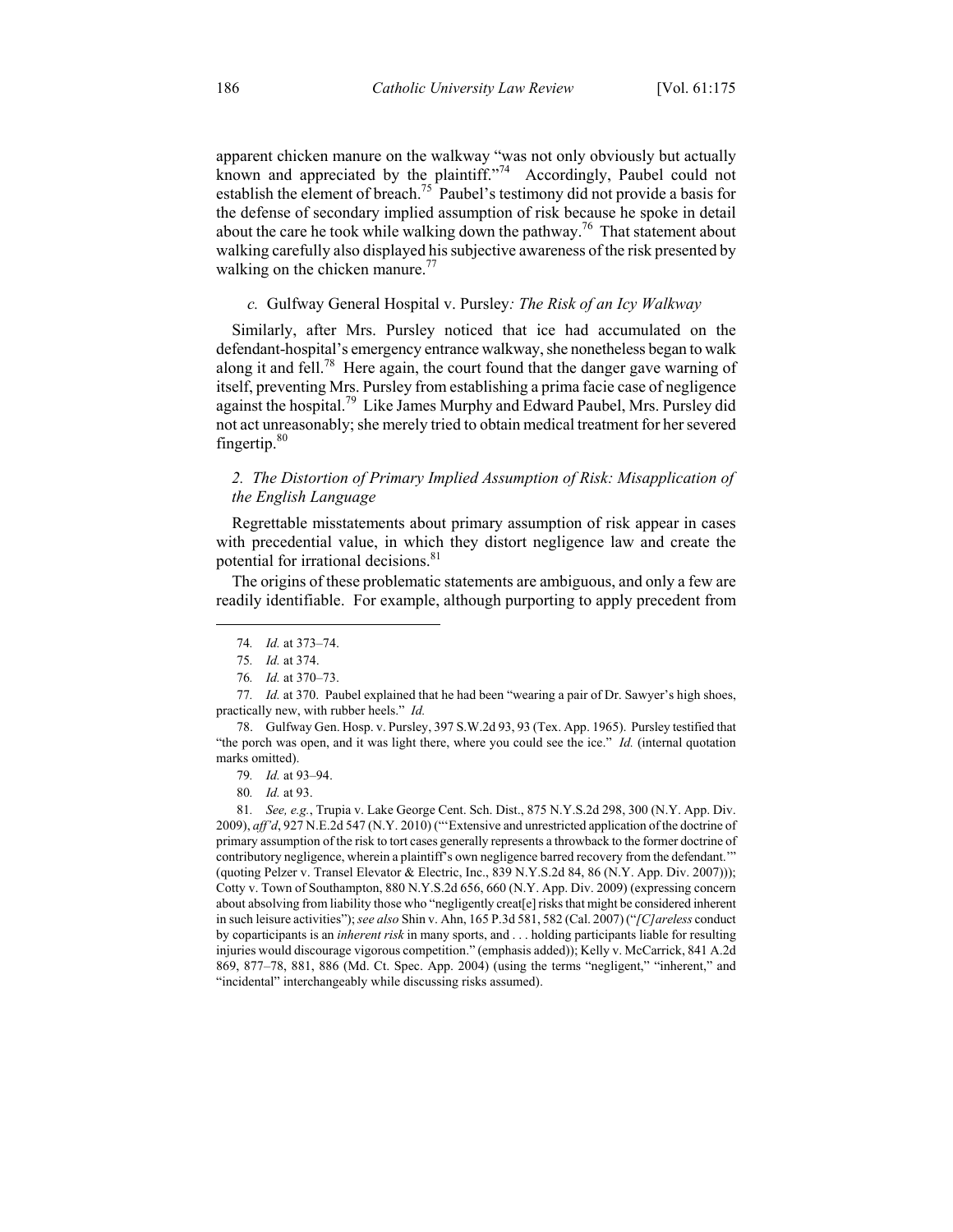the Ohio Supreme Court, Ohio's intermediate appellate courts have applied the so-called principle that negligence is a risk *inherent* in certain recreational activities. $82$  This proposition is rife with problems, with the most patent being its misuse of the terms "inherent" and "recreational."

The term "inherent" refers to a characteristic that is an innate, permanent, or essential attribute.<sup>83</sup> Parachute jumping, for example, carries a number of inherent risks. Each jumper is exposed to the possibility of an ill-placed landing, which could cause an injury. On the other hand, each jumper is not exposed to the risk of injury resulting from a carelessly packed parachute. Contrasted with a faulty landing, this risk is neither a permanent nor an essential attribute of the activity; rather, the carelessly packed parachute enhances the risks beyond those inherent in the activity. $84$ 

Moreover, judicial reliance on the proposition that inherent risks exist in certain recreational activities produces overbroad and poorly justified applications, such as the failure to distinguish clearly between participants and spectators. In addition, the term "recreational" is permitted to encompass an exceedingly broad range of activities. To illustrate, the Ohio Supreme Court considered chair-building to be within the scope of a recreational activity.<sup>85</sup> Questioning the majority's definition of "recreational," the dissenting judge asked, "What's next . . . mowing the lawn, draining the septic tank, or digging a ditch?"<sup>86</sup>

#### *B. Characterizing Primary Assumption of Risk as an Affirmative Defense*

It is axiomatic that when a plaintiff cannot establish an element of the prima facie case, he or she loses. The plaintiff's claim is subject to dismissal without regard to the merits of any affirmative defenses, such as contributory negligence. Because a court's finding of primary implied assumption of risk means that the

 <sup>82</sup>*. See* Curtis v. Schmid, 2008-Ohio-5239, ¶54, No. 07 CAE 11 0065, 2008 Ohio App. LEXIS 4391, at \*12 (Ohio Ct. App. Oct. 3, 2008) ("[S]ome risks [including the risk of negligence] are so inherent in an activity that the risks cannot be eliminated."); Lykins v. Fun Spot Trampolines, 172 Ohio App. 3d 226, 236–37, 2007-Ohio-1800, ¶¶ 28–36, 874 N.E.2d 811, 819–20 (Ohio Ct. App. 2007) (questioning whether the plaintiff assumed an inherent risk of injury when jumping on a trampoline).

The Ohio Supreme Court's odd use of assumption of risk terminology engenders additional confusion. In *Gallagher v. Cleveland Browns Football Co.*, the court (1) treated the term "implied assumption of risk" as referring only to secondary implied assumption of risk, an affirmative defense that the defendant must plead and prove; (2) stated that "primary assumption of risk is technically not an affirmative defense, as it directly attacks the duty element of a prima facie negligence case;" and (3) found that the defendants waived the "defense" of primary assumption of risk by not raising it in a timely manner and presenting evidence to support it. 659 N.E.2d 1232, 1237 n.3, 1239 (Ohio 1996).

 <sup>83.</sup> THE OXFORD DICTIONARY AND THESAURUS: AMERICAN EDITION 767 (1996).

 <sup>84.</sup> In varying ways, other state courts have committed the same analytical error. *See supra* note 82.

 <sup>85.</sup> Gentry v. Craycraft, 101 Ohio St. 3d 141, 142–43, 2004-Ohio-379, ¶ 6, 802 N.E.2d 1116, 1118 (Ohio 2004) (precluding liability because the defendants' conduct was neither intentional nor reckless).

<sup>86</sup>*. Id.* at 1120 (Pfeifer, J., dissenting).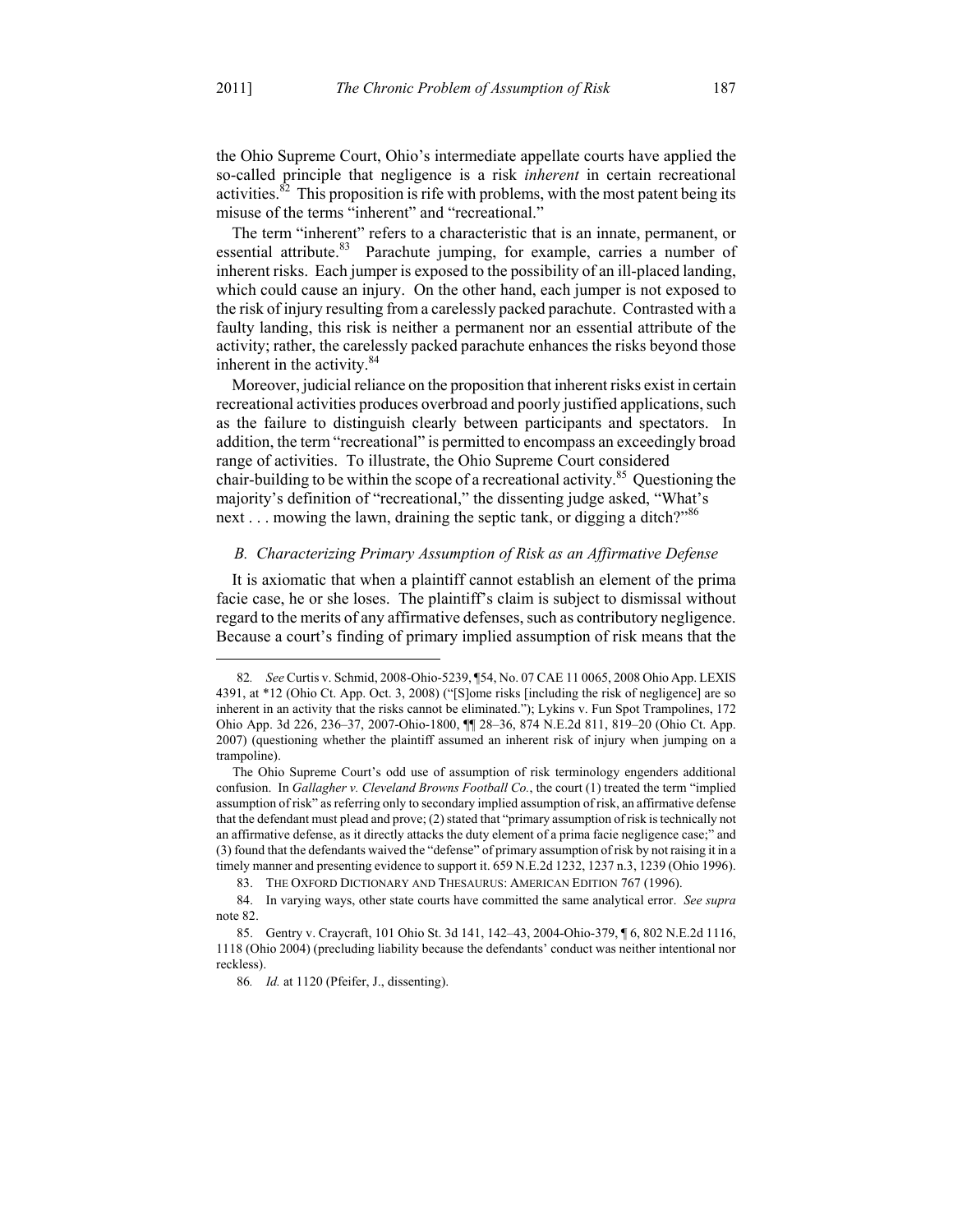plaintiff failed to establish his or her prima facie case, the labeling of primary implied assumption of risk as an affirmative defense unduly complicates case analysis, creating both substantive and procedural confusion. For example, in a relatively recent case, the New York Court of Appeals denied the defendants' request to amend their answer to assert the "affirmative defense" of primary assumption of risk. $87$  In their original answer to the complaint, however, the defendants denied the plaintiff's allegations of negligence, thereby raising the issue of primary assumption of risk,<sup>88</sup> which should have obviated the need to amend the complaint.<sup>89</sup> But the New York courts failed to point out that the issue had indeed been raised in a timely manner and instead gave credence to the idea that primary implied assumption is an affirmative defense.  $90$ 

Courts' treatment of primary assumption of risk as an affirmative defense might be justifiable if they were to acknowledge that such a treatment changes the rules by requiring defendants to disprove an element of the prima facie case. Instead, courts perpetuate the fiction of the "[j]udicially created affirmative defense whereby a defendant owes no duty,"<sup>91</sup> a clearly confused explanation, as a finding of "no duty" constitutes a failed prima facie case of negligence.

Additionally, some courts provide overbroad generalizations of primary assumption of risk even though narrower comments would be more fitting. For example, in a relatively recent opinion, one court stated that "[t]he doctrine of primary [implied] assumption of risk relieved the defendants of any duty of care that they may have owed the plaintiff."92 This is an exemplary instance of an

 <sup>87.</sup> Trupia v. Lake George Cent. Sch. Dis. 927 N.E.2d 547, 548 (N.Y. 2010); *see also* McGrath v. Shenendehowa Cent. Sch. Dist., 906 N.Y.S.2d 399, 400 (N.Y. App. Div. 2010) (characterizing a primary-implied-assumption-of-risk argument as an affirmative defense).

<sup>88</sup>*. See generally* Answer, *Trupia*, 927 N.E.2d 547 (No. 42646/02) (denying allegations of negligence and asserting affirmative defenses, including assumption of risk).

<sup>89</sup>*. See generally* Amended Answer, *Trupia*, 927 N.E.2d 547 (No. 42646/02).

<sup>90</sup>*. See Trupia*, 927 N.E.2d at 548. In addition, the court commingled primary and secondary assumption of risk, and used the unmodifed term "assumption of risk" without qualification. *Id.* at 548–50.

 <sup>91.</sup> Hague v. Summit Acres Skilled Nursing & Rehab., 2010-Ohio-6404, ¶ 36, No. 09 NO 364, 2010 WL 5545386, at \*7 (Ohio Ct. App. Dec. 17, 2010). *Armstrong v. Washington* is another example, in which an inmate filed a negligence suit against the Washington Department of Corrections for supplying her with sports shoes that were too large, which caused her to fall and injure herself. No. 62506-3-I, 2009 Wash. App. LEXIS 2414, at \*1–2 (Wash. Ct. App. Sept. 21, 2009). The trial court granted the state's motion for summary judgment, and the appellate court affirmed on the basis of "implied primary assumption of risk" by the plaintiff. *Id.* at \*3, \*9. The court treated primary assumption of risk as an affirmative defense, yet described it as "'really a principle of no duty, or no negligence, and so *denies the existence of the underlying action.*'" *Id.* at \*9 (emphasis added) (quoting Tincani v. Inland Empire Zoological Soc'y, 875 P.2d 621, 633 (Wash. 1994)). Moreover, the court appeared to rely as much on the inmate's lack of regard for her own safety as it did on an absence of negligence by the defendant. *See id.* at \*6, \*8 (discussing the inmate's awareness of the risk and her decision to "continue exercising in the oversized shoes anyway").

 <sup>92.</sup> Sy v. Kopet, 795 N.Y.S.2d 75, 76 (N.Y. App. Div. 2005).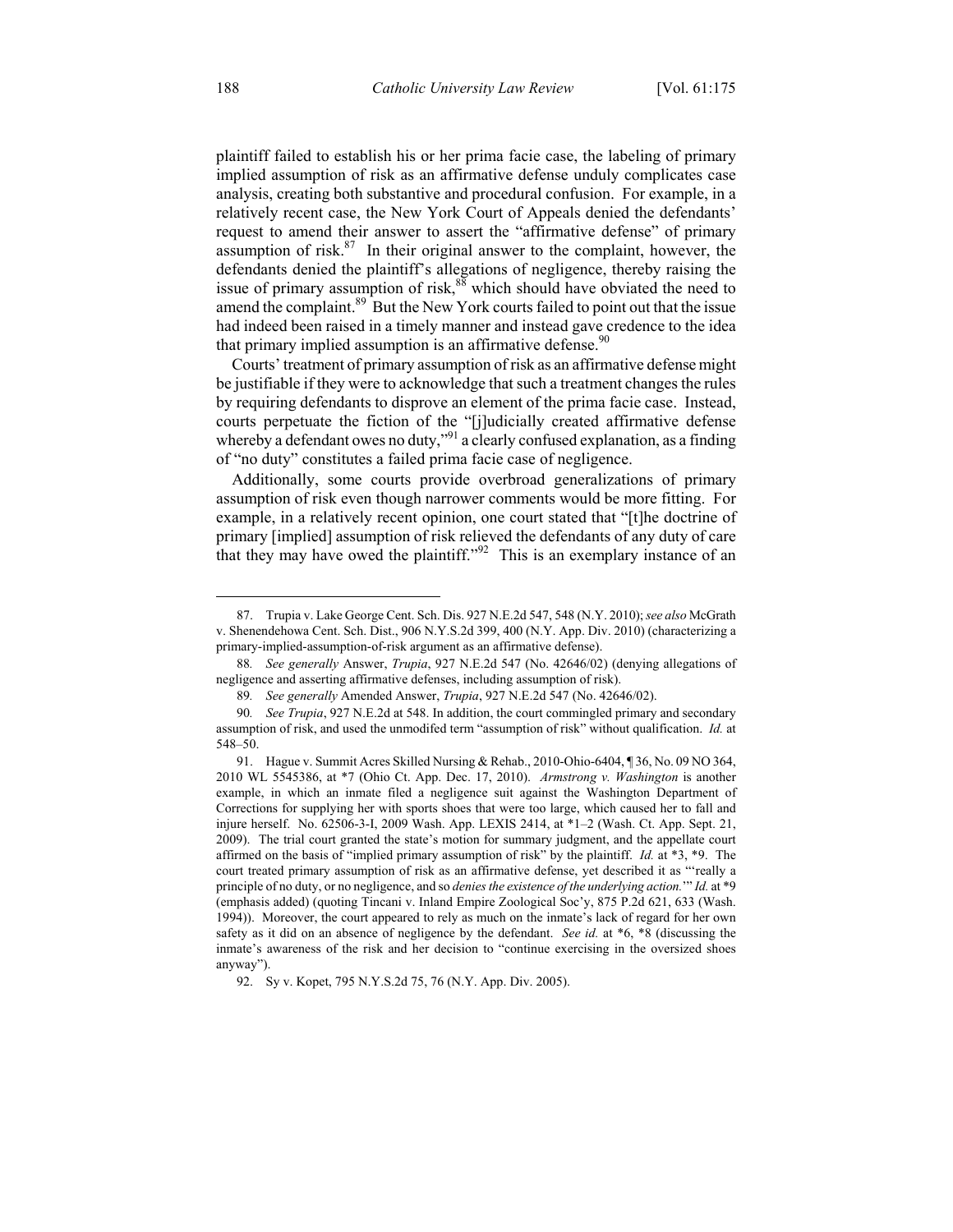overinclusive, inaccurate statement of the law, and it is particularly obvious, as the parties maintained a landlord-tenant relationship. $^{93}$ 

#### *C*. *The Failure to Distinguish Between the Categories of Assumption of Risk*

In addition to the foregoing potential confusion created by mischaracterizing primary assumption of risk, other negative consequences stem from imprecise and inaccurate labels. Under the comparative, rather than all-or-nothing, approach in modern negligence law, $94$  only secondary implied assumption of risk, unreasonable conduct by the injured party, is an affirmative defense to the defendant's unreasonable conduct.<sup>95</sup> On the other hand, primary implied assumption of risk remains a complete defense to a negligence action and results in a defendant's successful denial of any liability.<sup>96</sup>

Accordingly, even though a court may reach a defensible result, it may do so by using sloppy diction in stating that a plaintiff "assumed the risk" of injury.<sup>97</sup> For example, in *Davis v. Kellenberg Memorial High School*, the court found that the plaintiff "assumed the risk inherent of injury in horseplay" when a concrete bench toppled and fell on his foot.<sup>98</sup> The "horseplay" involved several students, who stood on the bench and shifted their weight to make it rock.<sup>99</sup> The bench indeed rocked, and it landed on the foot of one rocker.<sup>100</sup> A more responsible and orderly analysis would have inquired whether a breach occurred, and then most likely would have found that the plaintiff had failed to establish a prima facie case.

In *Davis,* the sloppy analysis was harmless because the defendant was not held liable.<sup>101</sup> Not all cases, however, are decided rightly when analyzed incorrectly.

 <sup>93</sup>*. Id.* 

<sup>94</sup>*. See supra* notes 18–19 and accompanying text.

<sup>95</sup>*. See* Knight v. Jewett, 834 P.2d 696, 704 (Cal. 1992).

<sup>96</sup>*. See* DIAMOND, LEVINE,& MADDEN, *supra* note 9, at 226 n.1; DOBBS, *supra* note 8, at 494.

 <sup>97.</sup> McGrath v. Shenendehowa Cent. Sch. Dist., 906 N.Y.S.2d 399, 400 (N.Y. App. Div. 2010) (failing to distinguish between primary and secondary assumption of risk and treating a defense that could only have been the former as an "affirmative defense").

 <sup>98. 725</sup> N.Y.S.2d 588, 588 (N.Y. App. Div. 2001).

<sup>99</sup>*. Id.* at 588.

<sup>100</sup>*. Id.*

<sup>101</sup>*. Id.* Similarly, the trial judge in *Spencer v. Wal-Mart Stores East, LP*, instructed the jury that an open and obvious danger gives notice of itself, thereby discharging the defendant-landowner's duty to an invitee. 930 A.2d 881, 884 (Del. 2007). The Delaware Supreme Court, however, explained its affirmance on the basis of a "secondary assumption of risk" by the plaintiff and failed to address whether the defendant was negligent in the first place. *Id.* at 885–86. This inconsistency is also evidenced in *Koutoufaris v. Dilk*, in which the court goes back and forth between a correct and a confused understanding of the distinctions between primary and secondary assumption of risk. 604 A.2d 390, 397–98 (Del. 1992). The court first states that "primary assumption of risk involves the express consent to relieve the defendant of any obligation of care while secondary assumption consists of voluntarily encountering a known unreasonable risk which is out of proportion to the advantage gained," and it later confuses the two doctrines by stating, "Where the assumption of risk is of the primary type  $\dots$  a plaintiff's conduct *might well* constitute a complete bar to recover[y]  $\dots$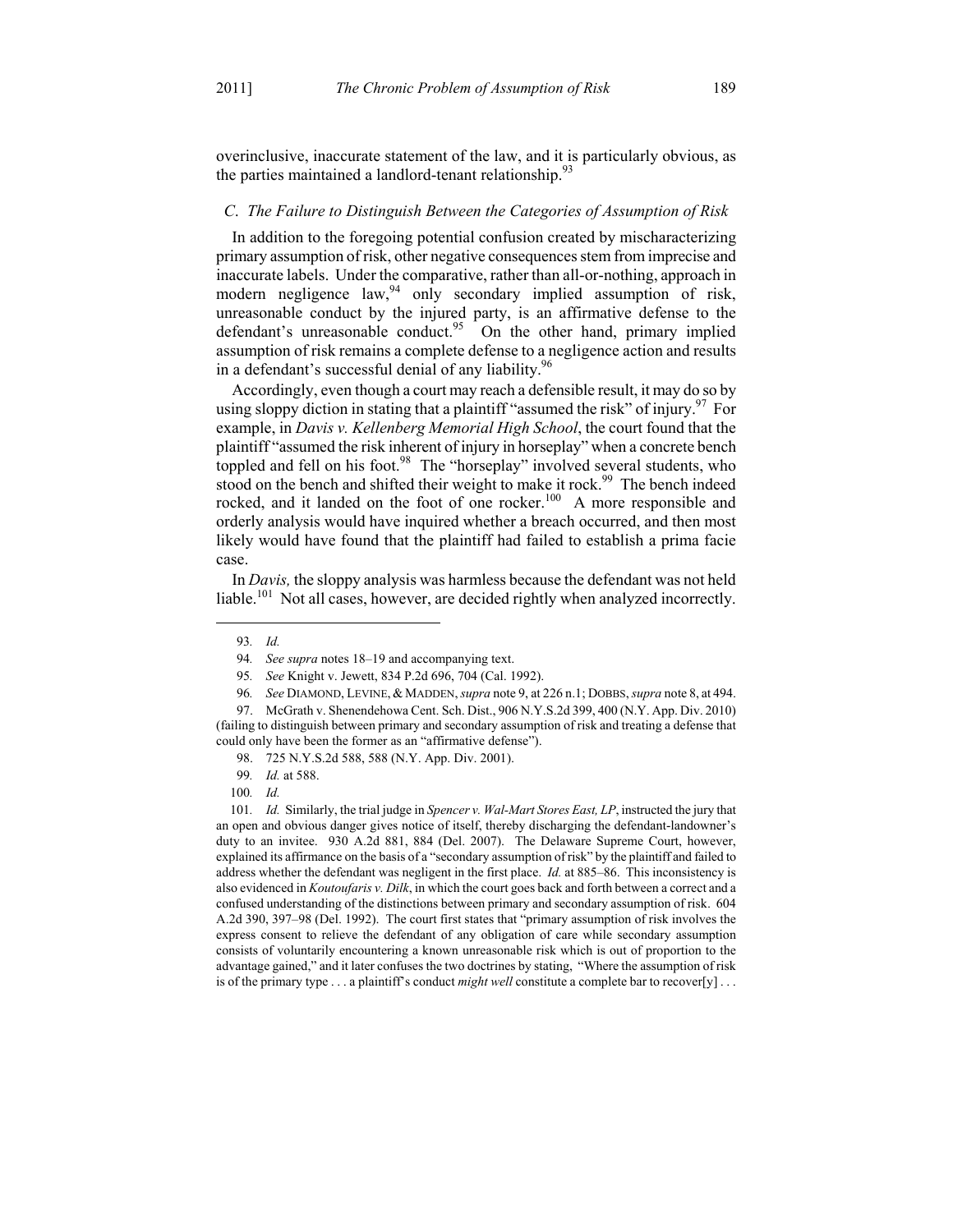In *Fagan v. Atnalta*, *Inc.*, the Georgia Court of Appeals affirmed summary judgment for the defendant based on the plaintiff's "assumption of risk," but gave no indication whether the defendant had been negligent or the plaintiff had been contributorily negligent.<sup>102</sup> In *Fagan*, a bar patron aided bar employees as they attempted to fend off a belligerent customer, thereby preventing injury to the employees but becoming the substitute victim of the customer's hostility.<sup>103</sup> The court, however, neglected to answer the plaintiff's contention that the defendantbar owner had been negligent, and instead immediately characterized the plaintiff's conduct as an "assumption of risk."<sup>104</sup> If, in fact, the assumption of risk was primary, then the defendant did not negligently place anyone in a position of peril, and the danger-invites-rescue doctrine would not apply.<sup>105</sup> If the defendant was negligent, however, the assumption of risk could only have been secondary, which requires an assessment of the plaintiff's reasonableness.<sup>106</sup> Thus, the court's opinion was inadequate and poorly analyzed, and it likely reached the wrong result.

Even in cases that use the appropriate terminology, the mistake the *Fagan* court demonstrated—bypassing an inquiry into the defendant's negligence and quickly resorting to a discussion of the plaintiff's conduct—produces a truncated analysis. For example, in *Lamandia-Cochi v. Tulloch*, a thirteen-year-old plaintiff sought to recover damages for injuries sustained from sliding down a handrail adjacent to the defendant's porch steps. $107$  In its analysis, the appellate court bypassed any discussion of the defendant's negligence by merely concluding that the plaintiff assumed the risk that "the handrail might bend or shift beneath him."<sup>108</sup> Does this conclusion signify that the defendant was not negligent toward the plaintiff, or that the plaintiff failed to exercise reasonable care for his own safety? A betterreasoned analysis would have acknowledged the absence of any need to discuss the plaintiff's conduct after finding that the defendant did not owe or breach a duty to the plaintiff.

102. *See* 376 S.E.2d 204, 205–06 (Ga. Ct. App. 1988).

 $\overline{a}$ 

107. 759 N.Y.S.2d 411, 411 (N.Y. App. Div. 2003).

108*. Id.* (citations omitted); *see also* Armstrong v. Washington, No. 62506-3-I, 2009 Wash. App. LEXIS 2414, at \*5 (Wash. Ct. App. Sept. 21, 2009) (treating primary implied assumption of risk as an affirmative defense).

*even in a comparative negligence jurisdiction*." *Id.* at 398 (emphasis added). By focusing both primary and secondary assumption of risk inquiries on the injured party's conduct, the court wrongly fused two distinct concepts.

<sup>103</sup>*. Id.* at 204–05.

<sup>104</sup>*. Id.* at 205.

<sup>105</sup>*. See supra* note 48 and accompanying text.

<sup>106</sup>*. See supra* note 23 and accompanying text.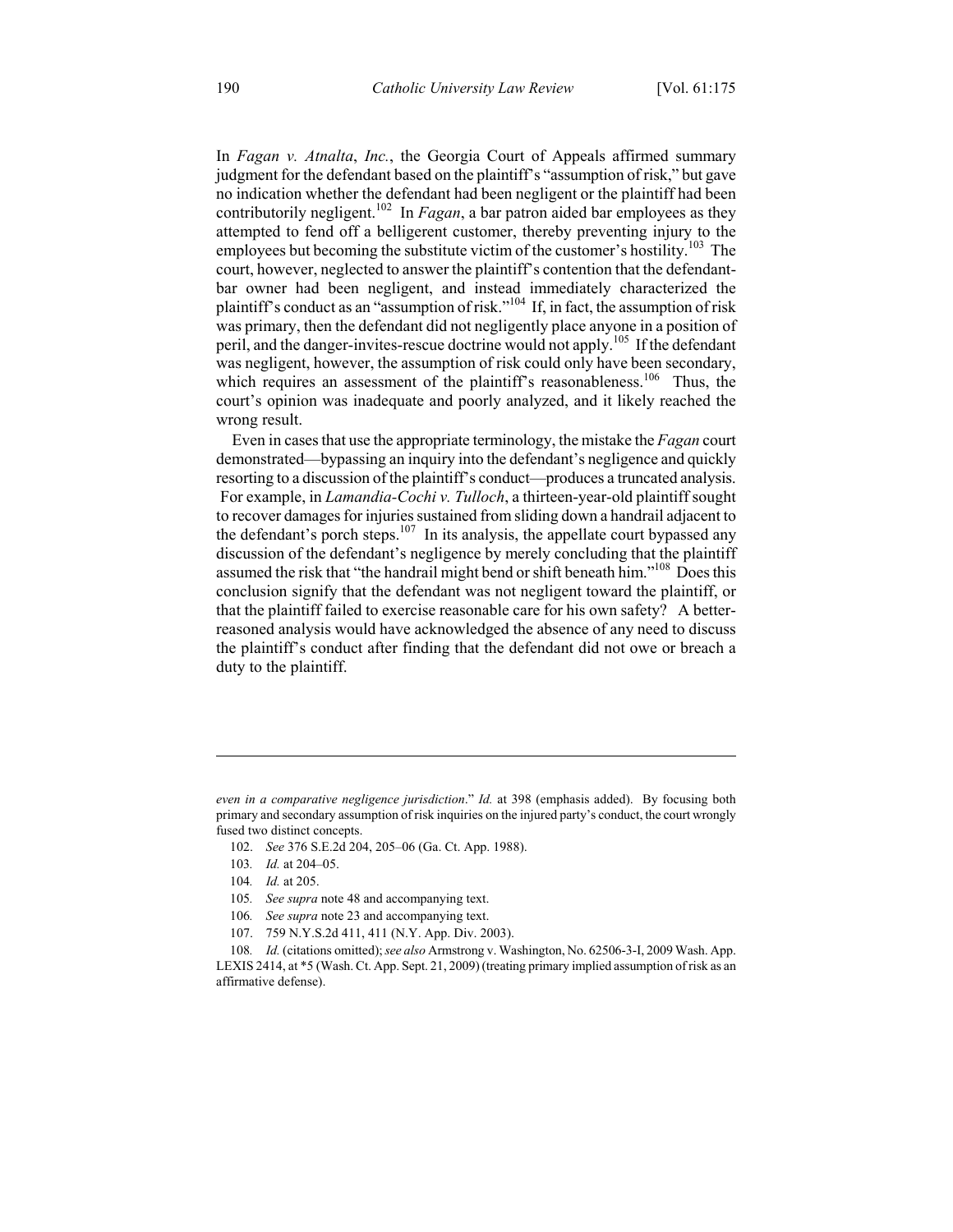#### III. ELIMINATING THE MISCHIEF: USING THE PLEADINGS AND THE LAW OF INFORMED CONSENT

Two lines of reasoning may ameliorate the mischief. One uses the pleadings to emphasize the two distinct defensive arguments, and the other parallels the analysis in an informed-consent case. These analyses complement each other and allow one to form a clear picture of implied assumption of risk.

#### *A. From the Perspective of the Pleadings*

In an answer to a complaint, the defendant must respond to each of the plaintiff's allegations and plead any affirmative defenses.<sup>109</sup> Therefore, the defendant's answer may deny that any negligence occurred by stating that no duty existed or that a duty was not breached. Such a denial gives notice of a forthcoming argument of primary implied assumption of risk. In another part of the answer, the defendant can plead contributory negligence as an affirmative defense.<sup>110</sup> This "BUT" defense is independent of the defendant's position on the plaintiff's allegations of negligence.<sup>111</sup> It may be coupled with an admission of negligence ("Yes, but  $\dots$ "), a denial of negligence ("No, but  $\dots$ "), or an uncertain response ("Maybe, but . . . ."). The defendant's position on the plaintiff's contributory negligence is, in the parlance of assumption of risk, an argument of secondary implied assumption of risk.

Denying negligence and pleading contributory negligence are independent actions. If a defendant admitted negligence allegations, for example, he or she could still plead the affirmative defense of the injured party's culpable conduct. Additionally, a defendant who denies a plaintiff's allegations of negligence should, if appropriate, take the "belt-and-suspenders" approach—pleading any available affirmative defenses, including contributory negligence.<sup> $112$ </sup> Using the pleadings to compare discrete defensive arguments in the answer illustrates the distinctions between them and highlights the significance of their success or failure to the outcome of the lawsuit.

#### *1. Primary Assumption of Risk: A Failure of the Prima Facie Case*

Commentators and influential state courts agree that a finding of primary implied assumption of risk is analytically equivalent to a finding that the defendant either did not owe or did not breach a duty of care to the plaintiff.<sup>113</sup> That is, a finding of primary implied assumption of risk means that the plaintiff failed to establish a prima facie case against the defendant. Generally, the

 <sup>109.</sup> FED. R. CIV. P. 8.

<sup>110</sup>*. See id.* 

<sup>111</sup>*. See supra* notes 22–23 and accompanying text.

<sup>112</sup>*. See* United States v. Carona, 630 F.3d 917, 927 (9th Cir. 2011) ("The term 'belt and suspenders' is sometimes used to describe the common tendency of lawyers to use redundant terms to make sure that every possibility is covered.").

<sup>113</sup>*. See supra* notes 1–3, 52.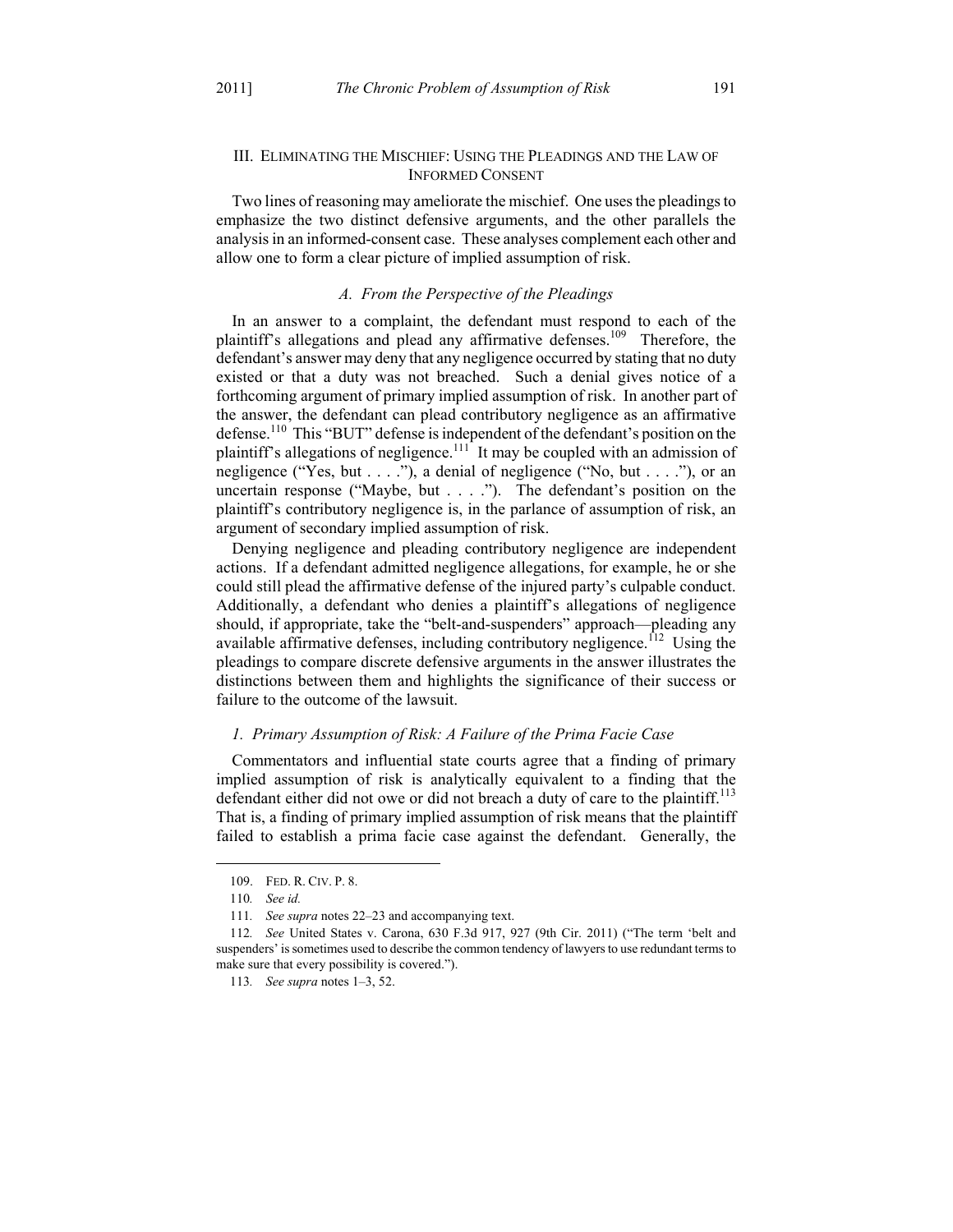defendant challenges the plaintiff's prima facie case at the pleading stage by denying the pertinent allegations in the plaintiff's complaint.<sup>114</sup>

Despite the obvious association between a substantive denial of liability and the procedural vehicle for providing notice of that denial, many intermediate appellate and state court judges frequently label and treat primary implied assumption of risk as an affirmative defense.<sup>115</sup> Such mischaracterizations produce weak legal rulings that encourage defense attorneys and trial judges to focus on the injured party's conduct prematurely, without first analyzing the bases for a finding that the defendant acted unreasonably.

#### *2. Secondary Assumption of Risk: An Affirmative Defense*

The defendant must raise and bear the burden of proof on the issue whether an injured party's conduct was culpable and caused his or her injury.<sup>116</sup> Accordingly, pleading the injured party's culpable conduct is properly placed in the affirmative-defenses section of the defendant's answer,  $117$  rather than the portion that admits or denies the allegations.<sup>118</sup> The distinction between, and coexistence of, this approach and a denial of the allegations is demonstrated in numerous cases, one of which is *Micallef v. Miehle*.<sup>119</sup> In *Micallef*, the plaintiff sued a machine-manufacturing company for negligently causing him an on-thejob injury while he was operating a high-speed, photo-offset printing press.<sup>120</sup> The plaintiff's actions exposed him to the obvious danger that his hand could be drawn into the "nip point" of the machine, which had no safety guard to protect his hand.<sup>121</sup> In its defense, the Miehle Company invoked the patent-danger rule: "the manufacturer of a machine . . . dangerous because of the way in which it functions, and patently so, owes to those who use it a duty merely to make it free from latent defects and concealed dangers."122 The New York Court of Appeals took the opportunity presented by this case to reassess the validity of the patentdanger rule in negligence cases and decided to hold that a manufacturer's obligation should be based on the reasonableness of the risk created, rather than

 <sup>114.</sup> FED. R. CIV. P. 8(h)(2). The defendant should deny the allegations, rather than label the challenge as a counterclaim or affirmative defense, because the burdens of production and persuasion usually accompany the burden of pleading. *See id.* at 8(a).

<sup>115</sup>*. See, e.g.*, Hague v. Summit Acres Skilled Nursing & Rehab., No. 09 NO 364, 2010 WL 5545386, at \*7 (Ohio Ct. App. Dec. 17, 2010); Albritton v. Kiddie, Inc., 591 N.E.2d 781, 782 (Ohio Ct. App. 1990) (naming assumption of risk as an affirmative defense).

<sup>116</sup>*. See* FED.R.CIV. P. 8(c); SHUBHA GOSH,ACING TORT LAW 123 (2009) ("In establishing the defense of contributory negligence, a defendant has to show that the plaintiff's conduct was unreasonable and that the unreasonable conduct caused the injury.").

 <sup>117.</sup> FED. R. CIV. P. 8(c).

<sup>118</sup>*. Id.* at 8(b).

 <sup>119. 348</sup> N.E.2d 571, 573 (N.Y. 1976).

<sup>120</sup>*. Id.* Plaintiff tried to remove a foreign object or a "hickie" from the press, which was causing imperfections in the printed pages. *Id.*

<sup>121</sup>*. Id.*

<sup>122</sup>*. Id.* at 575 (quoting Campo v. Scofield, 95 N.E.2d 802, 803 (N.Y. 1950)).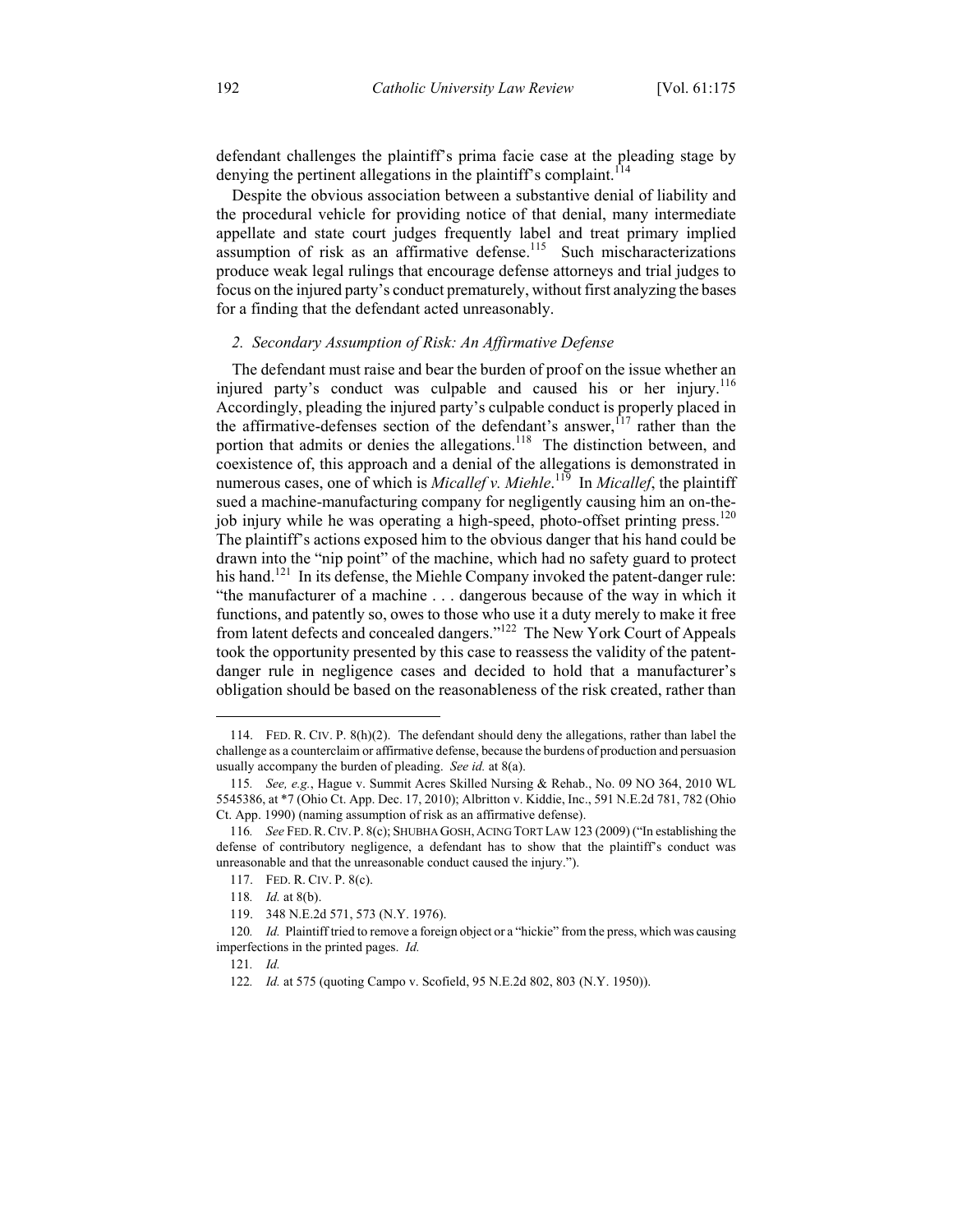its obviousness.123 This decision made evidence of feasible safety measures relevant to the defendant's lack of care in designing the machine; previously, such evidence was irrelevant due to the reliance on the patent-danger doctrine.<sup>124</sup>

Using this new test, the court noted the evidence of at least three safeguards that would have protected Micallef, none of which would have impaired the utility of the machine, and thus exhibited the defendant's negligent design.<sup>125</sup> The court allowed the negligent-design claim to go forward, rendering the obviousness of the danger a mere factor to be considered when assessing an injured party's culpable conduct.<sup>126</sup> Based on this ruling, a defendant in the Miehle Company's position can both deny liability on the basis of an absence of negligence, rather than on the presence of an obvious danger, and assert an affirmative defense based on the culpability of the operator's conduct in exposing himself to an open and obvious danger.<sup>127</sup>

## *B. From the Perspective of Informed Consent*

A second approach views cases involving primary assumption of risk through the lens of informed-consent analysis.<sup>128</sup> Informed consent to medical treatment is a *primary* assumption of risk. That is, the patient who consents to a medical procedure after receiving legally adequate information accepts the possibility that risks inherent to the diagnostic or treatment procedure may materialize.<sup>129</sup> The risks, then, are inherent in the activity when it is performed according to the professional standard of care and do not amount to malpractice or negligence by the healthcare provider. $130$ 

During my career as a registered nurse, I cared for a patient whose case exemplifies the link between informed consent and primary assumption of risk.

1

129*. See supra* notes 61–65 and accompanying text.

130*. See* Canterbury v. Spence, 464 F.2d 772, 785 (D.C. Cir. 1972) ("[T]he standard measuring performance of that duty by physicians, as by others, is conduct which is reasonable under the circumstances." (footnote omitted)).

<sup>123</sup>*. Id.* at 577 ("[W]e hold that a manufacturer is obligated to exercise that degree of care in his plan or design so as to avoid any unreasonable risk of harm to anyone who is likely to be exposed to the danger when the product is used in the manner for which the product was intended . . . as well as an unintended yet reasonably foreseeable use." (citations omitted)).

<sup>124</sup>*. Id.* at 576–77.

<sup>125</sup>*. Id.* at 574 (discussing the testimony of engineer Samuel Aidlin).

<sup>126</sup>*. Id.*

<sup>127</sup>*. See id.* at 578. The comparative-fault statute, which became effective the year before the *Micallef* decision, provides that "culpable" conduct by the injured party calls for a reduction in the award of damages. *See* N.Y. C.P.L.R. 1411 (McKinney 1997 & Supp. 2011).

 <sup>128.</sup> The term "consent" often finds its way into the discussion of assumption of risk through the old adage *volenti non fit injuria*, which means, "to a willing person it is not a wrong." BLACK'S LAW DICTIONARY 1710 (9th ed. 2009). This familiar refrain is used in various court opinions. *See, e.g.*, Paubel v. Hitz, 96 S.W.2d 369, 374 (Mo. 1936); Murphy v. Steeplechase Amusement Co., 166 N.E. 173, 174 (N.Y. 1929). Courts and commentators use the term "voluntary," which implies "consensual," in defining and discussing assumption of risk. *See, e.g*, DIAMOND, LEVINE & MADDEN, *supra* note 9, at 268.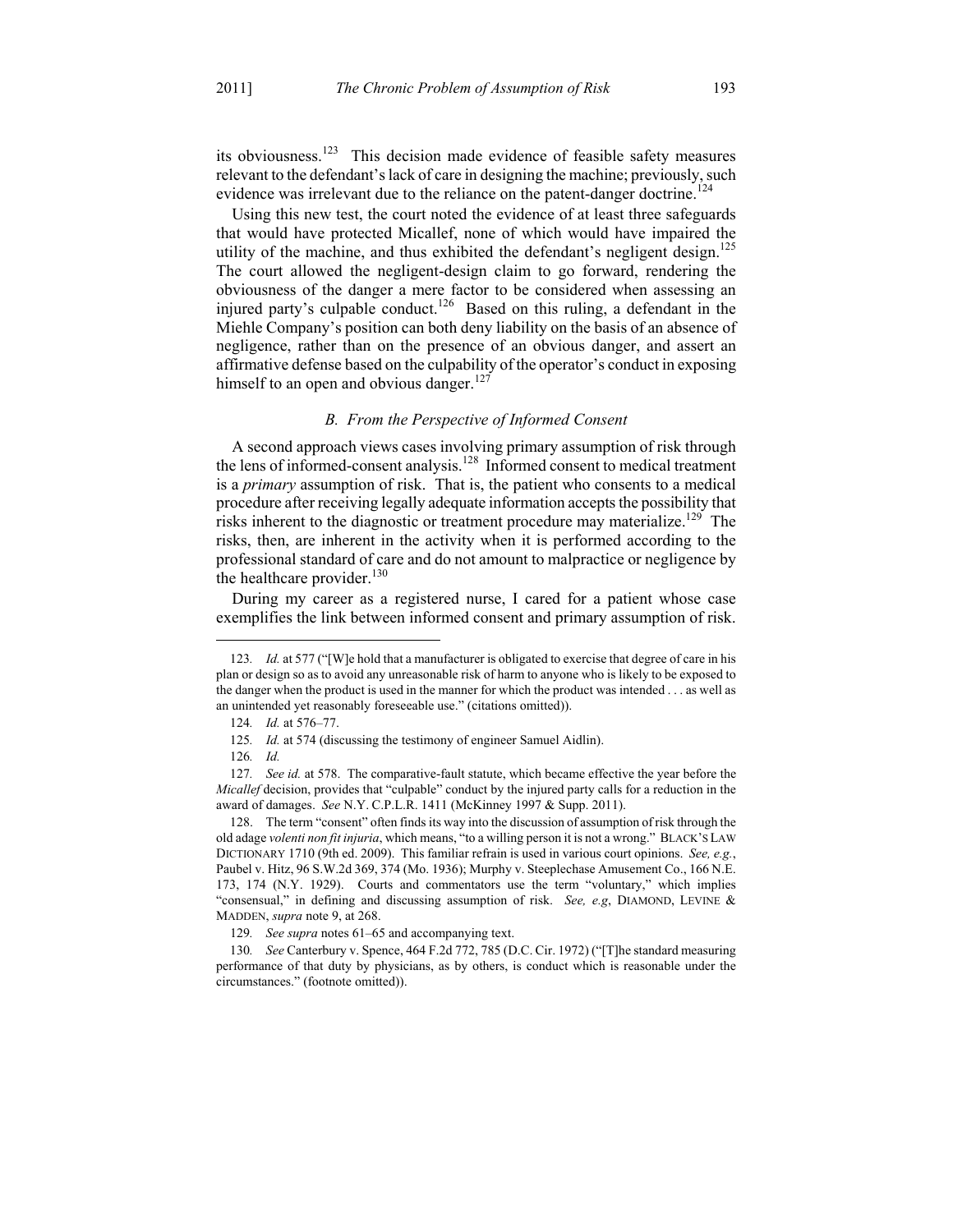The patient, to whom I will refer as "Susan," was a young woman with congenital heart disease who underwent a surgical replacement of her aortic valve. She consented to the surgery after being fully informed of its inherent risks, including brain damage and death. The rest of her story is as follows.

Susan's valve-replacement surgery required her heart to be motionless while the surgeon removed and replaced her diseased valve.<sup>131</sup> Accordingly, the surgeon connected her to a cardiopulmonary bypass machine that took over her heart and lung functions, allowing her heart to be stopped.<sup>132</sup> Catheters in Susan's veins drained blood from her body, which circulated through the bypass machine to be oxygenated; then, the bypass machine pumped the newly oxygenated blood back into Susan's body through an aortic catheter placed just above the surgical site.<sup>133</sup> At the time of Susan's surgery, these procedures were routinely used during valve replacements.<sup>134</sup>

After replacing Susan's diseased valve, the surgeon made successful use of electrical stimulation to restart her heart.<sup>135</sup> At that point, Susan no longer needed the bypass machine to support her circulation. Her heart and lungs had satisfactorily resumed functioning, and the staff expected Susan to leave the operating room in good condition. At this time, about one liter of Susan's blood remained in the reservoir of the bypass machine. Standards of care directed that a patient's own blood should be reinfused before giving that patient a transfusion of a donor's blood;<sup>136</sup> therefore, the surgeon instructed the perfusionist operating the bypass machine to continue reinfusing Susan's blood into her body. The perfusionist complied, and ran the bypass machine to give Susan a transfusion of her own blood through the aortic catheter.

Soon after, something or someone distracted the perfusionist, causing the perfusionist not to notice when the reservoir became empty and allowed a large air bubble to enter the perfusion catheter.<sup>137</sup> The surgeon, concentrating on finishing the surgery, did not see the air bubble until a deadly portion had already passed into Susan's aorta. Noticing this, the surgeon clamped the catheter, but he was too late.

Due to massive brain damage as a result of the air embolism, and, pursuant to neurological criteria, Susan was pronounced dead shortly after she was transferred to the intensive-care unit post-surgery.

<sup>131</sup>*. See* H. Newland Oldham, Jr., *Congenital Aortic Stenosis*, *in* 1 TEXTBOOK OF SURGERY 2261, 2268 (David C. Sabiston ed., 13th ed. 1986) (discussing surgical treatment for ventricular obstructions).

<sup>132</sup>*. See id.* 

<sup>133</sup>*. See id.*

<sup>134</sup>*. See id.*

 <sup>135.</sup> James K. Kirklin & John W. Kirklin, *Cardiopulmonary Bypass for Cardiac Surgery*, *in* TEXTBOOK OF SURGERY, *supra* note 131, at 2455, 2467 (discussing the "rewarming" after a cardiopulmonary bypass).

<sup>136</sup>*. See id.*

 <sup>137.</sup> Modern technology should have greatly reduced the likelihood of this sort of accident.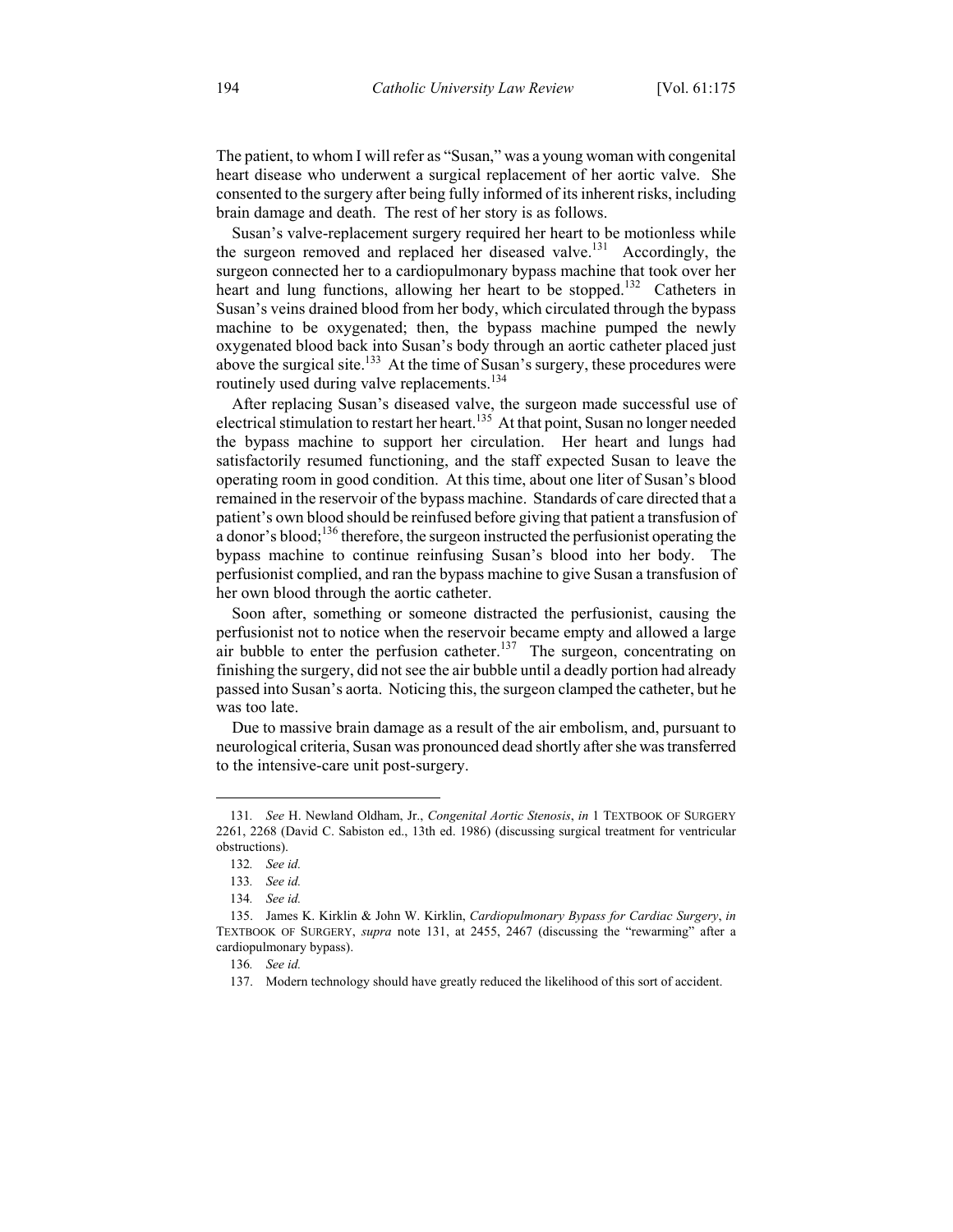<u>.</u>

As noted, Susan consented to this surgery and understood that some people who undergo aortic-valve replacement sustain brain damage or die under even the best circumstances.<sup>138</sup> Nonetheless, a but-for causal connection undoubtedly existed between the surgery and Susan's death. Would Susan's consent preclude a finding of liability against the potentially responsible parties in this case, even though the results she suffered were among those expressly identified to her before she consented? Clearly, the answer is "no," as this set of circumstances falls outside the scope of Susan's primary assumption of risk. She *consented to the surgery* with knowledge of the risks inherent in a medical procedure performed according to the standard of care. She did not, however, *consent to suffer brain damage and death*. The injection of an air embolism into Susan's circulation—caused by the staff's inattention to the cardiopulmonary bypass machine—is simply not among the risks inherent in the activity.

Under other circumstances, however, the same outcome might well have been encompassed by Susan's primary assumption of risk. Consider this variation in the facts: Susan's brain damage and death resulted from a blood clot that entered her circulatory system after it broke away from her diseased aortic valve before the surgeon could remove and replace it. Like the air bubble, the circulating blood clot would have been an embolism. Unlike the air bubble, the blood clot would not have been created or dislodged because of negligence. The outcome in this variation, then, represents the materialization of a risk inherent in the activity. In this variation, Susan's "primary assumption of risk" would preclude evidence of a breach (or negligence), and thus she would fail to establish a prima facie case.

#### *C. Using the Pleadings and the Law of Informed Consent*

Susan's case and its variation illustrate the connection between the doctrines of informed consent and primary implied assumption of risk. One must simply remember the basics: (1) a primary implied assumption of risk encompasses only the risks inherent in the particular activity, does not include risks created or exacerbated by negligence, and signifies a plaintiff's failure to make out a prima facie case; (2) a plaintiff's secondary implied assumption of risk signifies that she has failed to exercise reasonable care for her own safety, which produced the injury in conjunction with the defendant's negligence, and is considered only if the plaintiff establishes a prima facie case; and (3) separate analyses are required for (a) cases involving a defendant's lack of negligence, and (b) cases in which both the defendant and the plaintiff were negligent, as a defendant should prevail in the former and should share costs with the plaintiff in the latter.

In *Paubel v. Hitz*, the chicken-manure case previously discussed, Paubel lost his negligence suit because he could not establish the breach element of his prima

<sup>138</sup>*. Heart Valve Surgery*, MEDLINEPLUS, http://www.nlm.nih.gov/medlineplus/ency/article/ 002954.htm (last visited Sept. 18, 2011).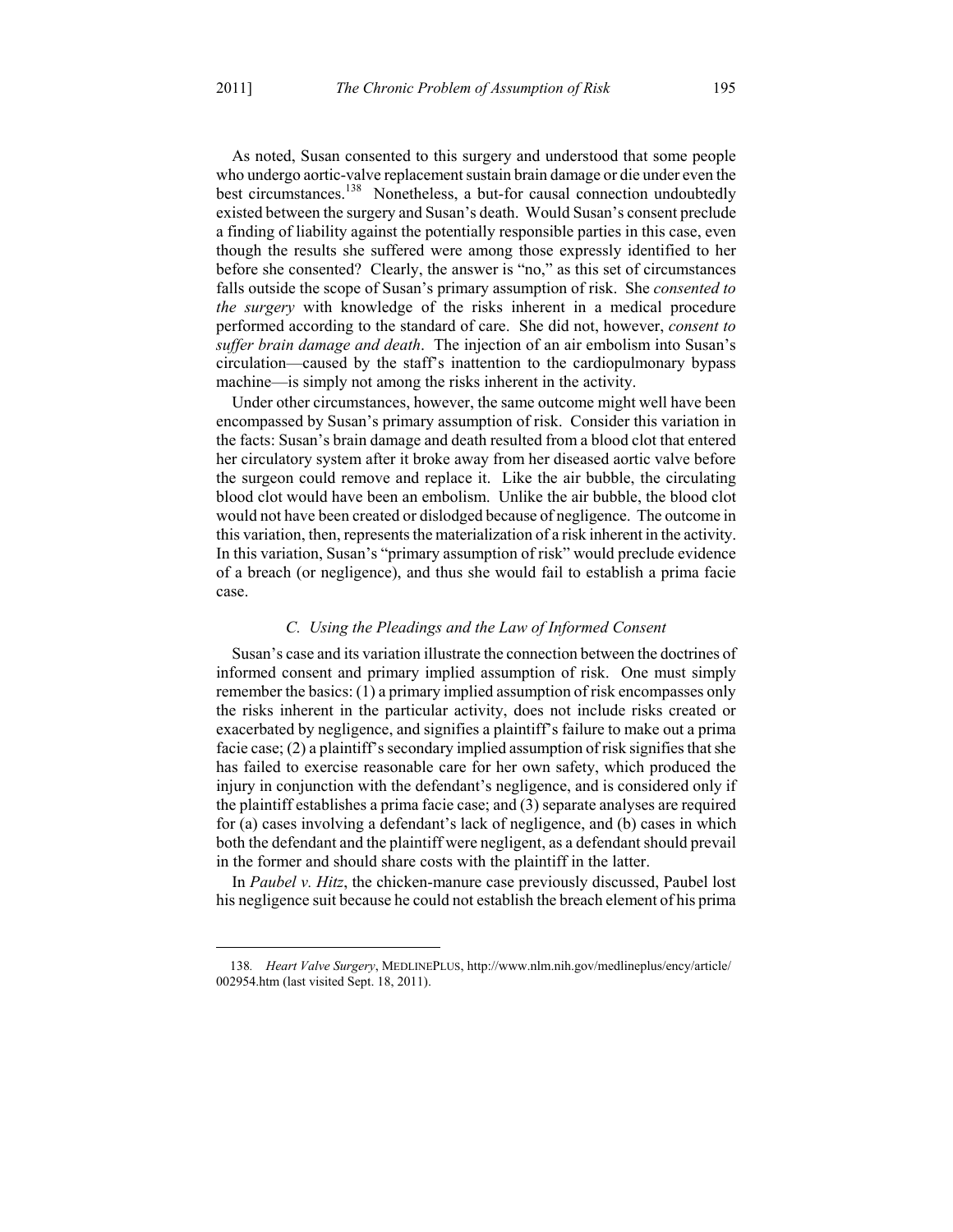facie case.139 Hitz's argument of Paubel's primary assumption of risk would be raised as a denial in the answer to Paubel's negligence allegations. If the presence of the chicken manure gave warning of itself, and if providing a warning of the dangerous condition would discharge the defendant's obligation of reasonable care, then breach could not be established and, therefore, the prima facie case also could not be established. If reasonable minds could differ regarding the behavior that the standard of reasonable care required of the defendant (such as making a more frequent effort to clean the runway, which would reduce the risk), however, then the plaintiff would have established a prima facie case. Now, in the latter case, the defendant would be well advised to anticipate the possibility of the plaintiff establishing a prima facie case by pleading contributory negligence in the affirmative-defense portion of the answer.

In *Evans v. Johns Hopkins University*, the court affirmed summary judgment for the defendant based on an unspecified form of assumption of risk.<sup>140</sup> The plaintiff, Evans, undertook to produce monoacetone glucose in a laboratory at Johns Hopkins University, where he was a graduate student.<sup>141</sup> To accomplish this task, Evans synthesized acetone, a volatile and flammable substance, and glucose.<sup>142</sup> While Evans was working on this project, the ingredients exploded and burned Evans's body.<sup>143</sup> Evans sued Johns Hopkins and alleged that the university negligently failed to supply "the particular laboratory in which [he] was working with 'any ordinary or reasonable safety measures or precautions or devices necessary and proper for the purpose of quenching, controlling and extinguishing chemical explosions and fires."<sup>144</sup>

The court held that "the plaintiff is barred by the defense of assumption of risk,"<sup>145</sup> and did not rule on any other substantive issues.<sup>146</sup> If the case were to be analyzed using the model suggested here, however, the defendant would be well-advised to take the belt-and-suspenders approach. First, the defendant would be advised to deny the allegations of negligence in the answer to the complaint. As in *Paubel*, the court in this case might find in favor of the defendant as a matter of law. On the other hand, it is possible that the plaintiff could produce sufficient evidence of negligence to require the jury to decide: whether the defendant adhered to industry customs concerning laboratory safety, whether an applicable statute or regulation established a laboratory safety standard, and

 <sup>139. 96</sup> S.W.2d 369, 374 (Mo. 1936).

 <sup>140. 167</sup> A.2d 591, 592, 595 (Md. 1961).

<sup>141</sup>*. Id.* at 592.

<sup>142</sup>*. Id.*

<sup>143</sup>*. Id.*

<sup>144</sup>*. Id.* at 593.

<sup>145</sup>*. Id.* at 594.

<sup>146</sup>*. Id.* ("[W]e do not find it necessary to pass on the question of contributory negligence.").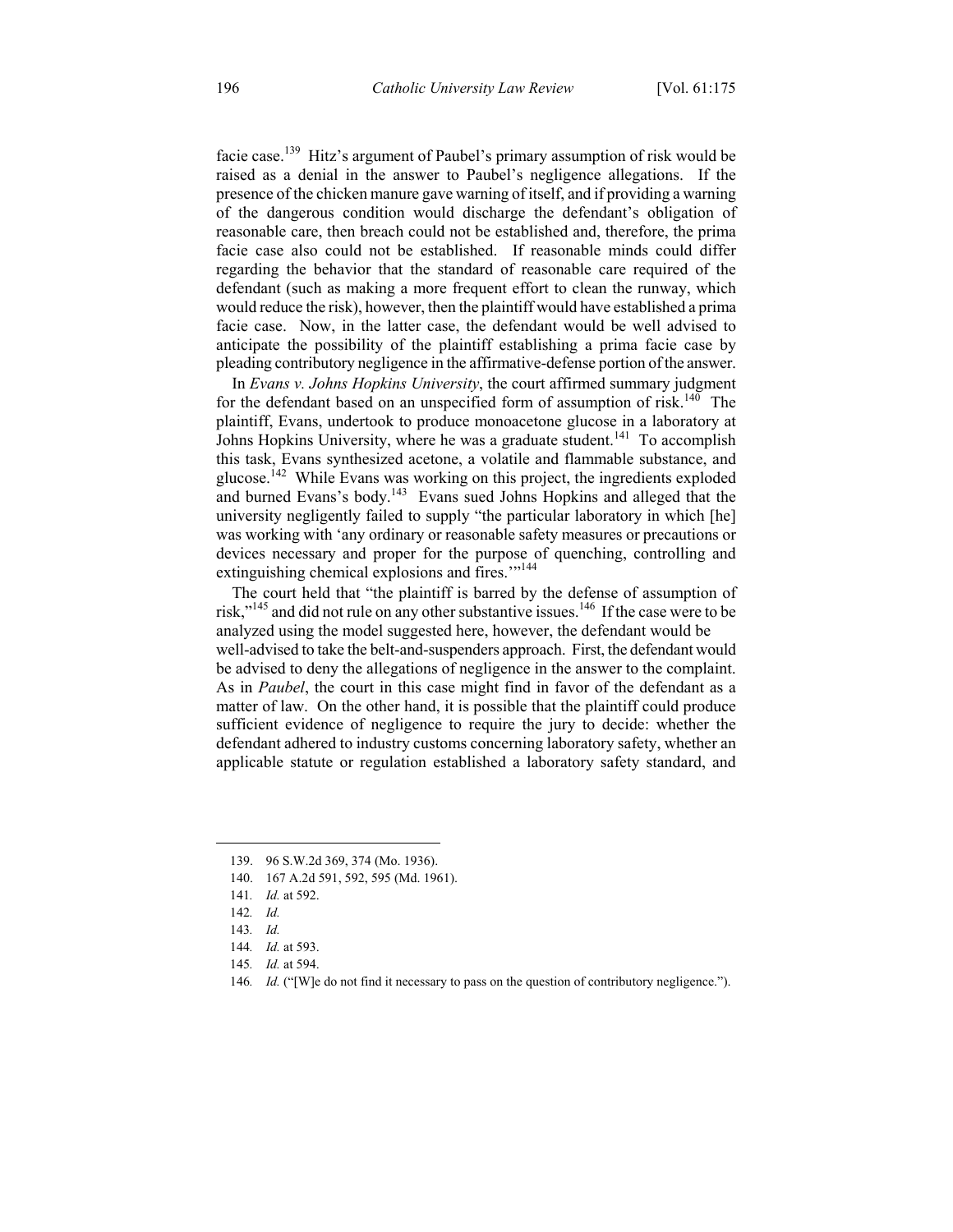whether a Hand-Formula<sup>147</sup> analysis would suggest a conclusion about the burdens and benefits of greater investments in safety. Appropriate research into these questions might unearth a basis for reasonable minds to differ on the issue of breach.

Based on these possibilities, the University should include contributory negligence allegations in the affirmative defense portion of its answer. Perhaps the plaintiff was or should have been aware of the volatility and flammability of acetone as well as the availability of other laboratories equipped with the firequenching equipment that his laboratory lacked. A jury could certainly conclude that reasonable care for his own safety required the plaintiff to act more cautiously, and therefore, he could be found contributorily negligent.

#### *D. The Noncompliant Patient/Client: A Final "Textbook" Case*

In the healthcare industry, noncompliant patients are those who fail to heed the advice of medical professionals. The term encompasses behavior ranging from refusing treatment due to a religious belief, $148$  to ordinary contributory negligence, $149$  to downright obnoxiousness.<sup>150</sup>

In *Shorter v. Drury*, for example, Doreen Shorter underwent a dilation and curettage (D&C) procedure to evacuate her uterus after her fetus died naturally in utero.<sup>151</sup> Before the D&C, Shorter informed her physician that her religious beliefs precluded her from consenting to the administration of blood or blood products.152 Profuse internal bleeding after the D&C prompted Shorter's return to the operating room for exploratory surgery, which revealed that her physician had caused severe lacerations of her uterus.<sup>153</sup> Surgical repair proved ineffective, however, and Shorter died due to loss of blood.<sup>154</sup>

<sup>147</sup>*. See* United States v. Carroll Towing Co., 159 F.2d 169, 173 (2d Cir. 1947) ("[I]f the probability be called P; the injury, L; and the burden, B; liability depends upon whether B is less than L multiplied by P: i.e., whether B less than PL.").

<sup>148</sup>*. See In re* Osborne, 294 A.2d (D.C. 1972) (discussing a patient's refusal to accept a blood transfusion due to religious beliefs); Jefferson v. Griffin Spalding Cnty. Hosp. Auth., 274 S.E.2d 457, 459 (Ga. 1981) (noting a woman's refusal of a cesarean section due to religious beliefs).

<sup>149</sup>*. See, e.g.*, Striff v. Luke Med. Practitioners, Inc., 2010-Ohio-6261, ¶ 61, No. 1-10-15, 2010 Ohio App. LEXIS 5439, at \*35–36 (Ohio Ct. App. Dec. 20, 2010) (describing alleged noncompliance based on the patient's failure to quit smoking despite a physician's advice to do so).

<sup>150</sup>*. See, e.g.*, Payton v. Weaver, 182 Cal. Rptr. 225, 227 (Cal. Ct. App. 1982) (discussing the physician's refusal to continue dialysis treatment for a patient who was "persistent[ly] uncooperative and antisocial" over a three-year course of treatment and "persistent[ly] refus[ed] to adhere to reasonable constraints of hemodialysis, the dietary schedules and medical prescriptions . . . [and] the use of barbiturates and other illicit drugs").

 <sup>151. 695</sup> P.2d 116, 118 (Wash. 1985). This procedure prevents infection when a woman's uterus "fails to discharge" a fetus that died of natural causes. *Id.*

 <sup>152.</sup> *Shorter*, 695 P.2d at 118–19.

<sup>153</sup>*. Id.* at 119.

<sup>154</sup>*. Id.*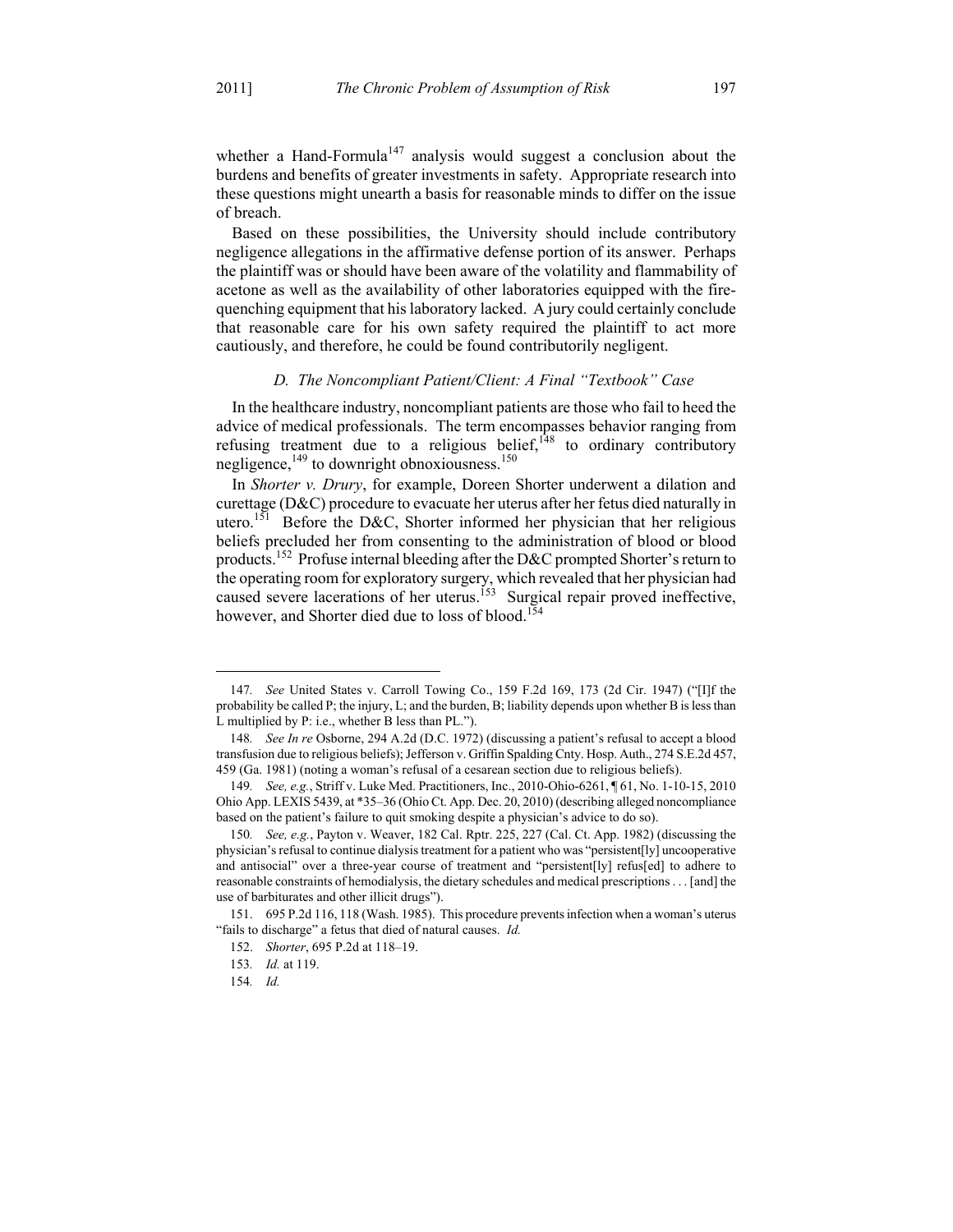In the subsequent wrongful-death lawsuit pursued by Shorter's husband, the jury found that Dr. Drury's negligence in lacerating Shorter's uterus proximately caused her death.<sup>155</sup> The jury assigned seventy-five percent of the fault, however, to Shorter's refusal to accept transfusions and her consequent assumption of the risk that she could bleed to death.<sup>156</sup> The trial judge entered a judgment on the jury verdict and awarded twenty-five percent of the total compensatory damages.<sup>157</sup>

Affirming the judgment on appeal, the Washington Supreme Court discussed the competing arguments concerning Shorter's assumption of risk.<sup>158</sup> Although Shorter assumed the risk of bleeding to death, the court concluded that she did not assume the risk of the physician's negligence.<sup>159</sup> But the court's distinctions on these points do not make sense. Had there not been negligence, the profuse bleeding that caused Shorter's death would not have occurred. The ordinary bleeding that may have occurred as an inherent risk of the procedure did not cause this lethal loss of blood; rather, severe uterine lacerations, which are not among the procedure's inherent risks, led to her death.

As a matter of law, Shorter's case and the aortic-valve replacement case discussed earlier are very similar. By refusing blood transfusions, Shorter accepted the consequences of forgoing any transfusions necessitated by the manifestation of risks inherent in the D&C procedure. She did not, however, accept the consequences of negligence in the performance of the D&C, including consequences that called for administering blood or blood products—such as the uterine lacerations. Just as Susan's consent to undergo an aortic-valve replacement after being informed of the risks inherent in that procedure did not constitute consent to experience brain damage or death, Shorter's informed consent to undergo the D&C did not constitute consent to exsanguination caused by severe lacerations to her uterus.

In affirming the "split the difference" judgment entered by the trial court, the Washington Supreme Court did not address these problematic issues.<sup>160</sup> But if one analyzes *Shorter* according to the model suggested in this Article, one reaches a result that is more faithful to the court's statements than the court's own conclusion turned out to be. If Shorter's physician submitted an answer that denied the allegations of malpractice, the question of primary implied assumption

<u>.</u>

<sup>155</sup>*. Id.*

<sup>156</sup>*. Id.*

<sup>157</sup>*. Id.* (awarding the plaintiff \$103,000 out of the \$412,000 in damages).

<sup>158</sup>*. Id.* at 121, 124 (addressing the plaintiff's argument that submitting "the issue of assumption of the risk to the jury violated the free exercise clause of the First Amendment").

<sup>159</sup>*. Id.* at 123–24. The court explained that "[w]hile Mrs. Shorter accepted the consequences resulting from a refusal to receive a blood transfusion, she did not accept the consequences of Dr. Drury's negligence which was, as the jury found, a proximate cause of Mrs. Shorter's death." *Id.* at 121. In this case, Dr. Drury's negligence caused the need for a blood transfusion—the two cannot be separated.

<sup>160</sup>*. See id.* at 124.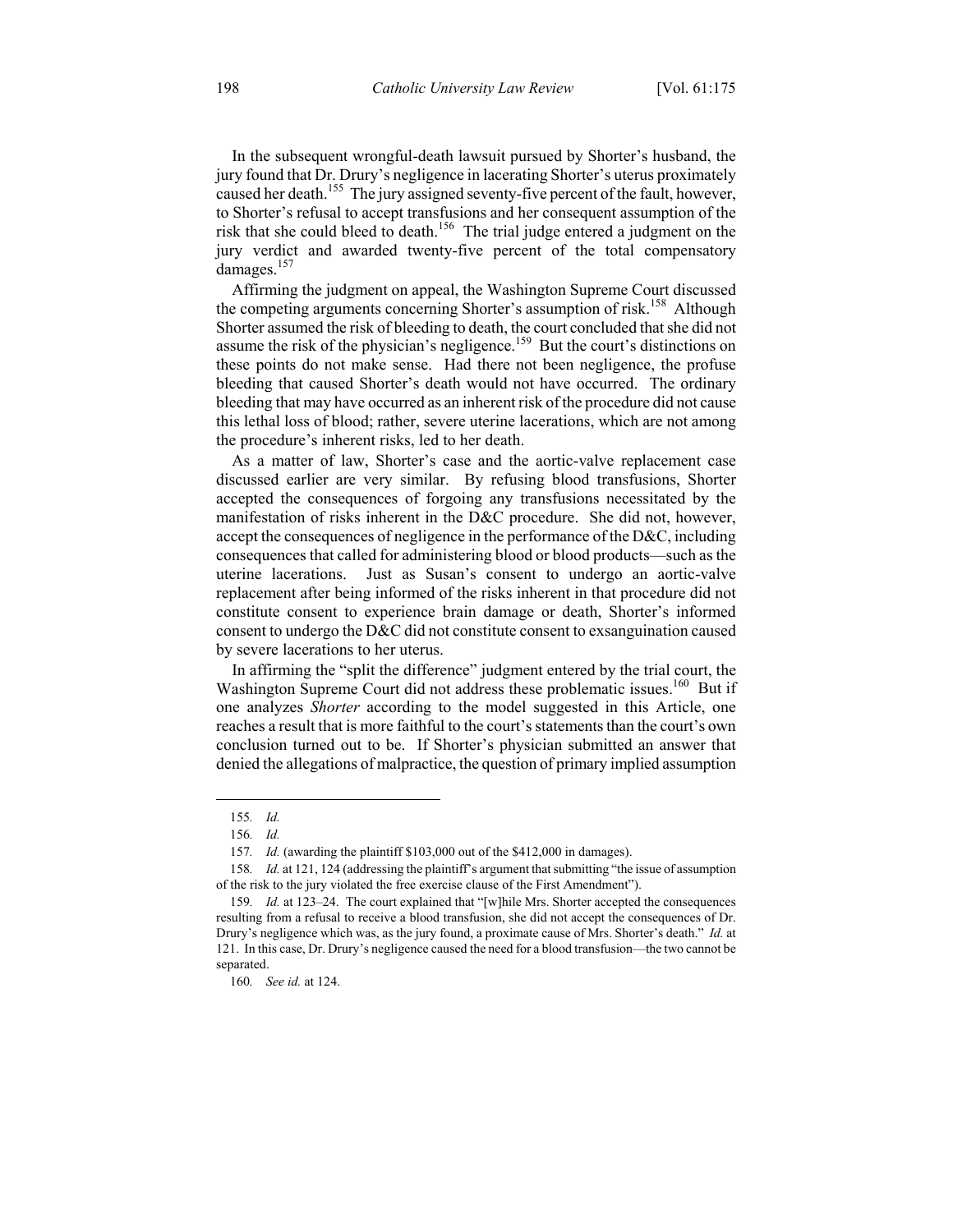of risk would have become an issue for the jury to resolve by determining whether the physician's actions constituted malpractice and caused Shorter's death. The court's discussion does not make evident whether this occurred or if the answer pled the affirmative defense of Shorter's contributory negligence (secondary implied assumption of risk). The court bypasses these points by relying on the express assumption it found embodied in Shorter's written refusal to accept blood transfusions.<sup>161</sup> At the same time, the court rejects the notion that Shorter's refusal is tantamount to absolving her physician completely of responsibility for the consequences of his negligent conduct.<sup>162</sup> Moreover, the court did not mention the possibility that Shorter's physician committed a separate act of malpractice by failing to at least seek a judicial order overriding Shorter's refusal when she was in extremis.<sup>163</sup>

<sup>161</sup>*. Id.* at 123.

<sup>162</sup>*. See id.* at 121–24 (discussing the physician's comparative negligence).

<sup>163</sup>*. See id.* Before and after 1979, the year Shorter died, courts decided numerous cases in which physicians sought such judicial orders. *See* Stamford Hosp. v. Vega, 674 A.2d 821, 824–25 (Conn. 1996) (finding that the "trial court's order permitting the hospital to transfuse [the patient] against her will violated her common law right of bodily self-determination"); *In re* Dubreuil, 629 So. 2d 819, 820 (Fla. 1993) (quashing the lower court's decision that a "woman who chose not to receive a blood transfusion for religious reasons could be compelled to do so to receive medical treatment because her death would cause the abandonment of four minor children"); Pub. Health Trust of Dade Co. v. Wons, 541 So. 2d 96, 97 (Fla. 1989) (ruling that "a competent adult has a lawful right to refuse a blood transfusion without which she may well die"); *In re* Brown, 689 N.E.2d 397, 400 (Ill. App. Ct. 1997) (finding that the trial court erred when it appointed a temporary custodian for the patient's fetus, who was able to consent to a blood transfusion on the mother's behalf); Norwood Hosp. v. Munoz, 564 N.E.2d 1017, 1025 (Mass. 1991) (reversing the lower court's ruling, which authorized blood transfusions despite the patient's refusal); Mercy Hosp., Inc. v. Jackson, 510 A.2d 562, 565 (Md. 1986) ("In considering the various interests at stake when a hospital patient declines a medically indicated blood transfusion, any decision must take into account the factual circumstances in which the asserted rights come into play. A ruling on the merits of this case could be so easily distinguished by future litigants that it would afford little guidance to trial judges or parties."); *In re* Brown, 478 So. 2d 1033, 1040–41 (Miss. 1985) (finding the state's interest in preserving life of eyewitness to crime not sufficiently compelling to override the eyewitness's right to refuse blood transfusions); John F. Kennedy Mem'l Hosp. v. Heston, 279 A.2d 670, 671 (N.J. 1971) (discussing a Jehovah's Witness's refusal to undergo a blood transfusion), *overruled by In re* Conroy, 486 A.2d 1209, 1224 (N.J. 1985); Fosmire v. Nicoleau, 551 N.E.2d 77, 84 (N.Y. 1990) (affirming the appellate court's ruling vacating an ex parte order to override a patient's refusal of blood transfusions); *In re* Winthrop Univ. Hosp., 490 N.Y.S.2d 996, 996 (N.Y. App. Term 1985) (granting hospital's application for an order directing that an unwilling patient be given blood transfusions if necessary to save her life); *In re* Jamaica Hosp., 491 N.Y.S.2d 898, 900 (N.Y. App. Term 1985) (appointing a physician as the special guardian of a patient's unborn child and ordering him to administer blood transfusions necessary to save the child's life); Powell v. Columbian Presbyterian Med. Ctr., 267 N.Y.S.2d 450, 450–51 (N.Y. App. Term 1965) (discussing an order allowing physicians to use their discretion to administer transfusions necessary to save the life of refusing patient); Crouse Irving Mem'l Hosp., Inc. v. Paddock, 485 N.Y.S.2d 443, 446 (N.Y. Sup. Ct. 1985) (authorizing patient's physicians to use blood transfusions despite the patient's refusal); *In re* Melideo, 390 N.Y.S.2d 523, 524 (N.Y. Sup. Ct. 1976) (upholding the right of a competent non-impregnanted woman to refuse a potentially life-saving blood transfusion); *In re* Duran, 769 A.2d 497, 499–500 (Pa. Super. Ct. 2001) (holding that Pennsylvania common law protects a patient's right to refuse blood transfusions and that "the trial court erred when